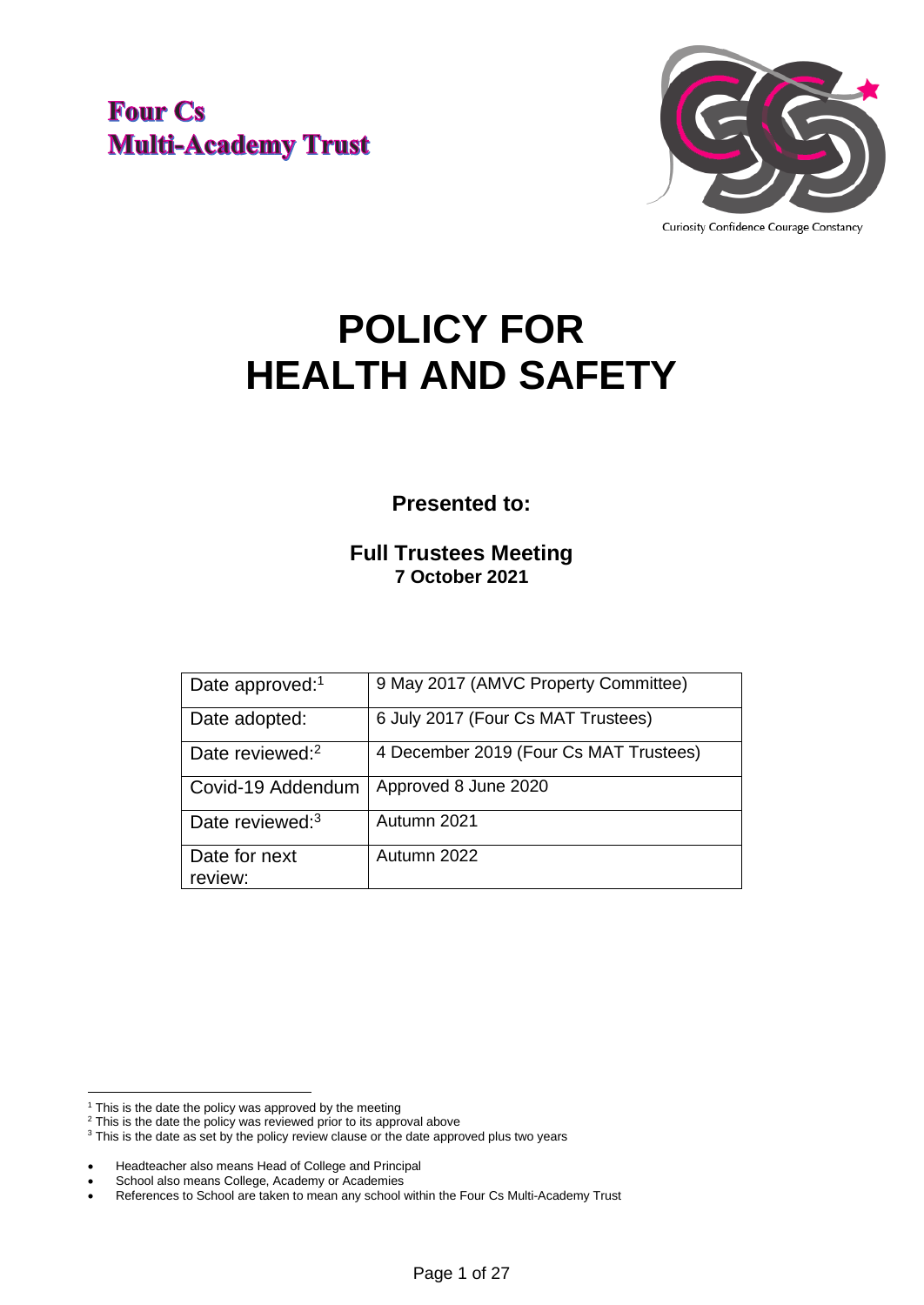### **CONTENTS Page**

| 1.0                                                              | Introduction<br>4                                          |                 |  |  |  |
|------------------------------------------------------------------|------------------------------------------------------------|-----------------|--|--|--|
| <b>Chapter 1: Policy and Commitment</b>                          |                                                            |                 |  |  |  |
| Health and Safety Policy - Statement of Intent<br>2.0            |                                                            |                 |  |  |  |
| 3.0                                                              | <b>Organisational Responsibilities</b>                     |                 |  |  |  |
|                                                                  | 3.2<br><b>Organisation Chart</b>                           |                 |  |  |  |
| 3.4                                                              | <b>Board of Trustees</b>                                   |                 |  |  |  |
| 3.5<br>Headteacher                                               |                                                            |                 |  |  |  |
| 3.6                                                              | Employees                                                  |                 |  |  |  |
| 3.7<br>Staff with special responsibility                         |                                                            |                 |  |  |  |
| 3.8                                                              | Special obligations of any class teacher                   | 10              |  |  |  |
| 3.9                                                              | Representatives of Employee Safety                         | 11              |  |  |  |
| 3.10                                                             | <b>Students</b>                                            | 11              |  |  |  |
| 3.11                                                             | Contractors                                                | 12              |  |  |  |
| $\overline{3.12}$                                                | Visitors and others users of the Premises                  | 12              |  |  |  |
| 3.13                                                             | Lettings                                                   | 13              |  |  |  |
| 4.0                                                              | Arrangements the Headteacher Needs to Ensure are in place  | 13              |  |  |  |
|                                                                  | Premises/Site/Workplace/Office etc.<br>4.1                 | 13              |  |  |  |
|                                                                  | 4.2<br>Risk Management and Risk / Other Assessments        | 13              |  |  |  |
|                                                                  | <b>Accident/Incident Reporting</b><br>4.3                  | 14              |  |  |  |
|                                                                  | First Aid and it's Provision in the Workplace<br>4.4       | 14              |  |  |  |
|                                                                  | 4.5<br>Fire and Emergency Procedures                       | 14              |  |  |  |
|                                                                  | Control of Substances Hazardous to Health and COSHH<br>4.6 | 14              |  |  |  |
|                                                                  | Assessments                                                |                 |  |  |  |
|                                                                  | Security of Persons and Premises<br>4.7                    | 15              |  |  |  |
|                                                                  | 4.8<br>Safety in Kitchens                                  | 15              |  |  |  |
|                                                                  | 4.9<br><b>Contractors and CDM Regulations</b>              | $\overline{15}$ |  |  |  |
|                                                                  | The Safe use of Pesticides<br>4.10                         | 15              |  |  |  |
|                                                                  | 4.11<br>Asbestos                                           | 16              |  |  |  |
|                                                                  | <b>Electricity at Work</b><br>4.12                         | 16              |  |  |  |
|                                                                  | Work Equipment<br>4.13                                     | 16              |  |  |  |
|                                                                  | 4.14<br>Storage of Flammable Liquids                       | 16              |  |  |  |
|                                                                  | Safety Signs<br>4.15                                       | 17              |  |  |  |
|                                                                  | <b>Swimming Pool</b><br>4.16                               | 17              |  |  |  |
|                                                                  | <b>Sports Facilities and Activities</b><br>4.17            | 17              |  |  |  |
|                                                                  | 4.18<br>Manual Handling and Lifting                        | 17              |  |  |  |
|                                                                  | 4.19<br>Use of Display Screen Equipment (DSE).             | 17              |  |  |  |
|                                                                  | Safe use of Vehicles<br>4.20                               | 17              |  |  |  |
|                                                                  | Access Equipment and Working at Heights<br>4.21            | 18              |  |  |  |
|                                                                  | Good House Keeping<br>4.22                                 | 18              |  |  |  |
|                                                                  | 4.23<br><b>Field Trips</b>                                 | 18              |  |  |  |
|                                                                  | <b>Educational Trips</b><br>4.24                           | 18              |  |  |  |
|                                                                  | 4.25<br>Communication                                      | 18              |  |  |  |
|                                                                  | 4.26<br>Training                                           | 18              |  |  |  |
|                                                                  | Safety Audits and Inspections<br>4.27                      | 19              |  |  |  |
|                                                                  |                                                            | 19              |  |  |  |
| Introduction<br>5.0                                              |                                                            |                 |  |  |  |
| 6.0 Planning to Achieve Performance                              |                                                            |                 |  |  |  |
| 7.0 Risk Management                                              |                                                            |                 |  |  |  |
| 8.0 Environment and Safety Risk Assessments and their Management |                                                            |                 |  |  |  |
| 9.0 Objectives and Targets                                       |                                                            | 20              |  |  |  |
| 10.0 Actions Plans and Tasks                                     |                                                            | 20              |  |  |  |
|                                                                  |                                                            |                 |  |  |  |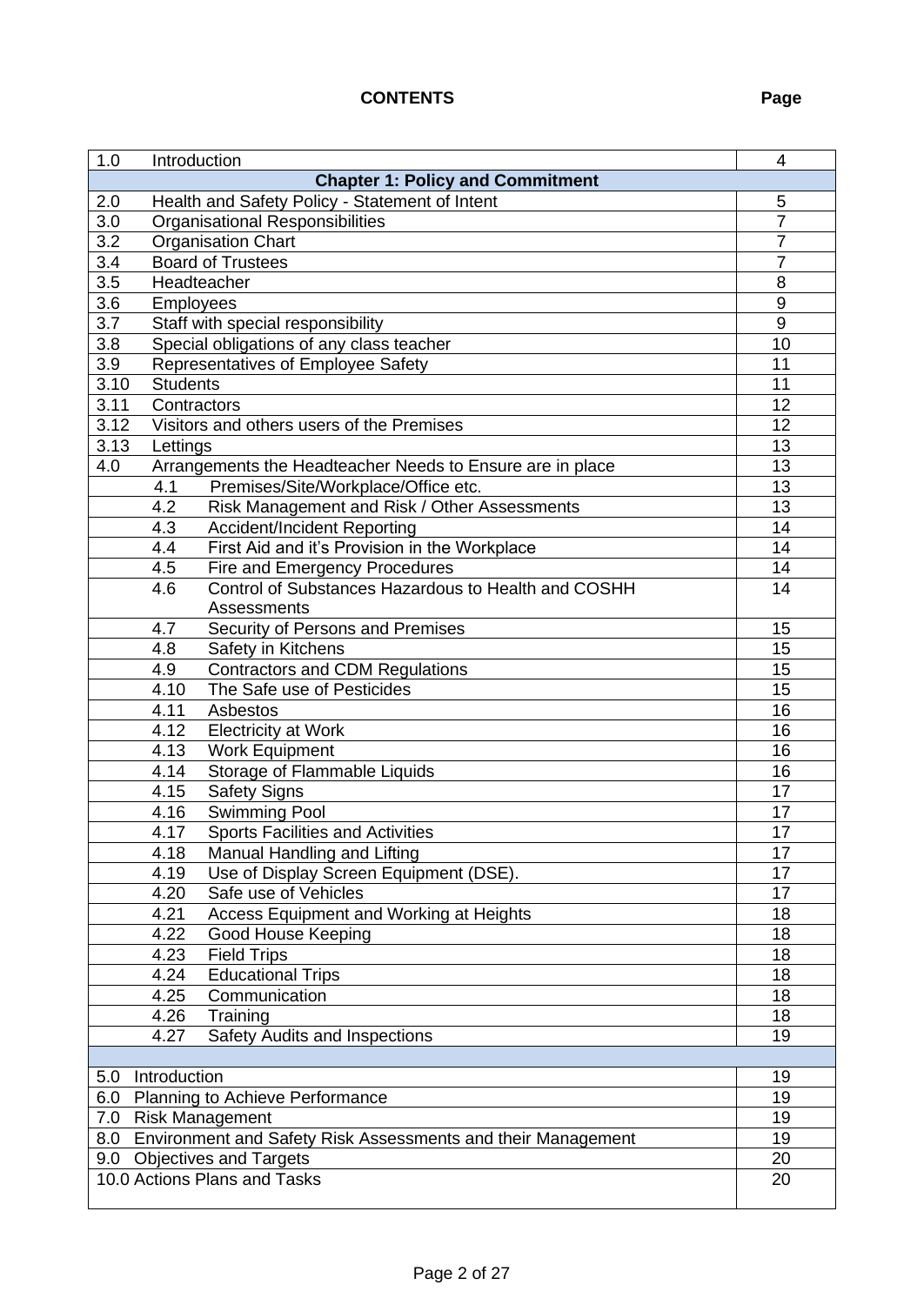| <b>Chapter 3: Measuring Performance</b>             |    |  |  |
|-----------------------------------------------------|----|--|--|
| 11.0 Measuring Performance                          | 21 |  |  |
| 12.0 Active Measurement                             |    |  |  |
| 13.0 Reactive Measurement                           |    |  |  |
| <b>Chapter 4: Audits and Review</b>                 |    |  |  |
| 14.0 Audit                                          | 22 |  |  |
| 15.0 Review                                         | 22 |  |  |
| <b>Chapter 5: Specific Health and Safety Policy</b> |    |  |  |
| 16.0 Introduction                                   | 23 |  |  |
| 17.0 Subject List                                   |    |  |  |
| <b>Chapter 6: Policy Review</b>                     |    |  |  |
| 18.0 Health and Safety Policy Review                | 23 |  |  |
| <b>Chapter 7: Glossary</b>                          |    |  |  |
| Glossary                                            | 24 |  |  |
| <b>Chapter 8: Resources</b>                         |    |  |  |
| Resource list                                       | 27 |  |  |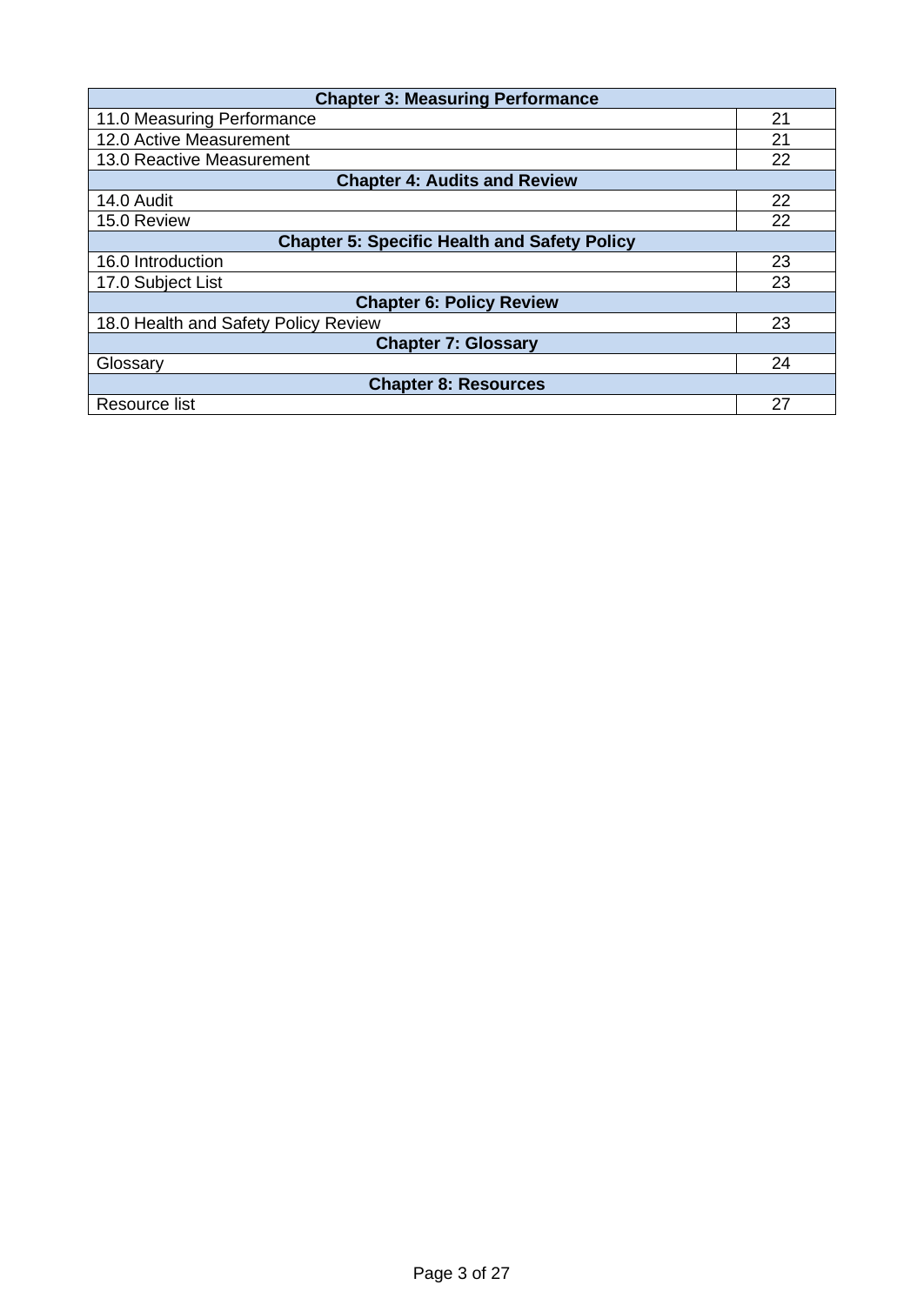#### 1.0 **Our Schools**

The Multi-Academy Trust (MAT) is known as the Four Cs. The Schools within the MAT consist of:

- **Arthur Mellows Village College**
- **Fulbridge Academy**
- **Discovery Primary Academy**
- **Hampton Vale Primary Academy**

A N Other school (to be added as other schools join the Four Cs MAT).

#### 1.1 **Introduction to our health and safety management system**

- 1.2 Our Health and Safety Management System (HSMS) is designed to:
	- Promote continuous improvement in the way our school manages safety.
	- Fit into the overall management of the school.
	- Include the school structure, planning activities, practices, procedures, and resources for developing, implementing, reviewing and maintaining safety, health and welfare.
- 1.3 The HSMS sets out the issues to be addressed and is a tool to develop improvement programmes and self-audits or assessments. It is based on a document produced by the Health and Safety Executive (HSE), How to Successfully Manage Health and Safety, HSG (65).
- 1.4 There are five key steps to achieving a successful HSMS. These are shown in Figure 1 below.



- 1.5 To facilitate easy referencing, the management system has been divided into several chapters. These are detailed below:
	- Chapter 1 Policy and Commitment, which includes our Statement of Intent, organisation, and arrangements the Headteacher will need to ensure are included in our HSMS.
	- Chapter 2 Planning and Implementing
	- Chapter 3 Measuring Performance
	- Chapter 4 Audit and Review
	- Chapter 5 About our Specific Policies
	- Chapter 6 Policy Review
	- Chapter 7 Glossary
	- Chapter 8 Resources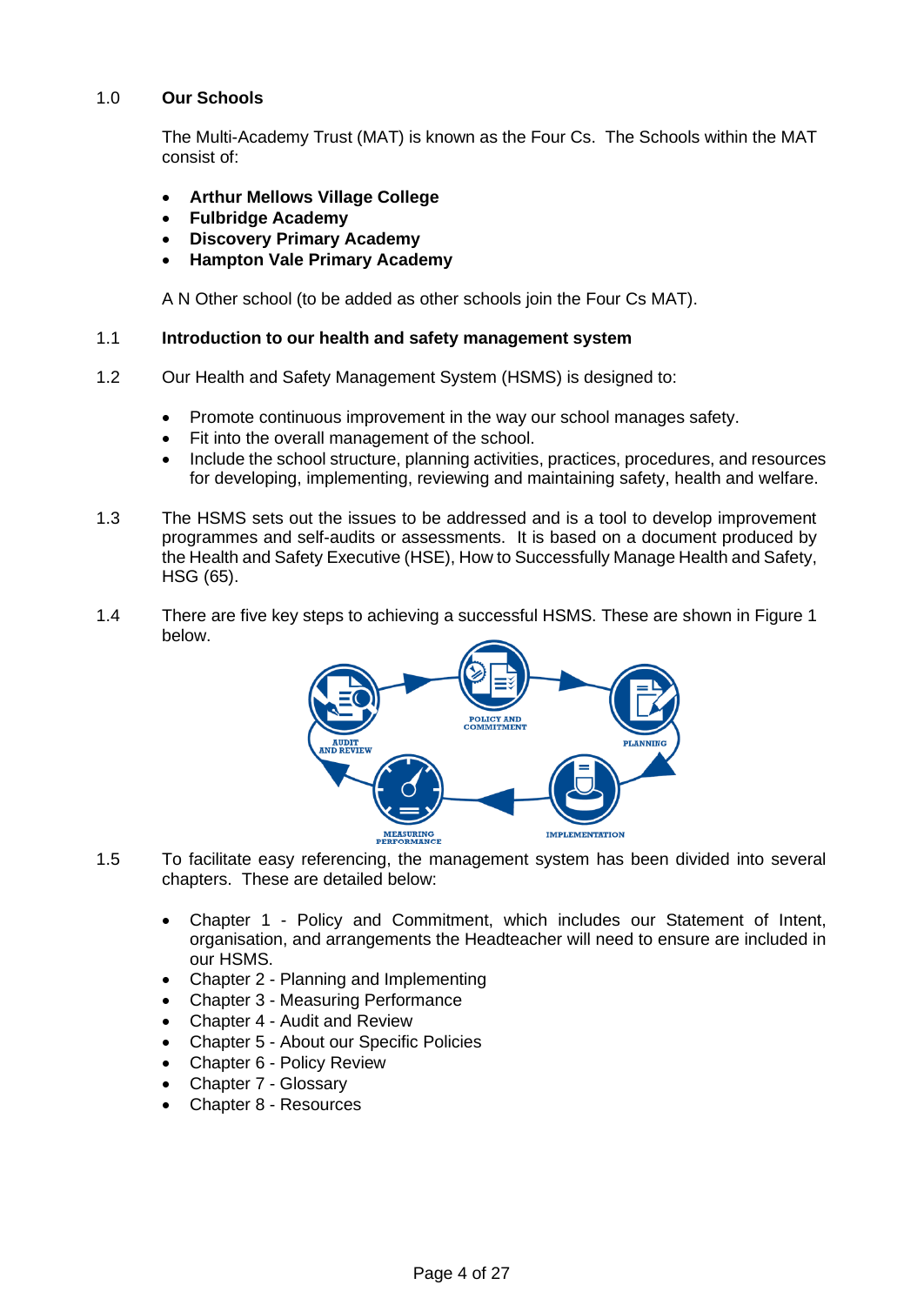#### **Chapter 1: Policy and Commitment**

#### 2.0 **Statement of Intent**

- 2.1 This is a Statement of Organisation and Arrangements for the Four Cs MAT and all schools within the MAT. In accordance with the Health and Safety at Work etc Act 1974, it is the policy of the Board of Trustees to ensure, so far as is reasonably practicable, the safety, health and welfare at work of all staff and to protect non-employees such as students, visitors, contractors and other persons at the school from injury and ill health arising from any work activity. The successful implementation of this policy requires the full support and active co-operation of all staff, contractors, visitors, hirers and students of the school.
- 2.2 The School will, so far as is reasonably practicable:
	- a) ensure that adequate resources are made available to ensure the effective implementation of this Policy and to ensure the health and safety of staff and others affected by the School's activities;
	- b) ensure that advice is sought from competent persons on legal requirements for health and safety and on current best practice;
	- c) ensure that suitable and sufficient assessments are undertaken and recorded of all significant health and safety risks to staff, students, visitors and other third parties, from its work activities and that any control measures adopted are selected using the hierarchical approach to risk control required by the Management of Health and Safety at Work Regulations;
	- d) provide and maintain plant and systems of work that are safe and without risks to health;
	- e) make arrangements for ensuring safety and absence of risks to health in connection with the use, handling, storage and transport of articles and substances;
	- f) maintain any place of work under its control in a condition that is safe and without risks to health;
	- g) provide and maintain a working environment for its employees and visitors that is safe, without risks to health, and adequate as regards facilities and arrangements for staff welfare at work;
	- h) provide such information, instruction, training and supervision as is necessary to ensure the health and safety at work of its employees, trustees and governors, including temporary staff and visitors, and information on risks for visitors and employees of other organisations who are working in our premises;
	- i) provide for the use of its staff, students, visitors and other third parties, such personal protective equipment as is necessary to ensure their health and safety at work;
	- j) give special consideration to employees or visitors with disabilities or language difficulties that may affect their awareness and/or understanding of health and safety information;
	- k) make arrangements for the provision of a suitable occupational health service for staff;
	- l) monitor health and safety performance to verify that The School's Health and Safety Policy is being implemented and health and safety standards are being maintained and progressively improved;
	- m) develop and maintain a positive and proactive health and safety culture.
- 2.3 The School will ensure that adequate mechanisms are in place to effectively consult with interested parties and their representatives on health and safety matters.
- 2.4 The School recognises Health and Safety as an integral element of its organisation, and it will be given equal status alongside other management functions.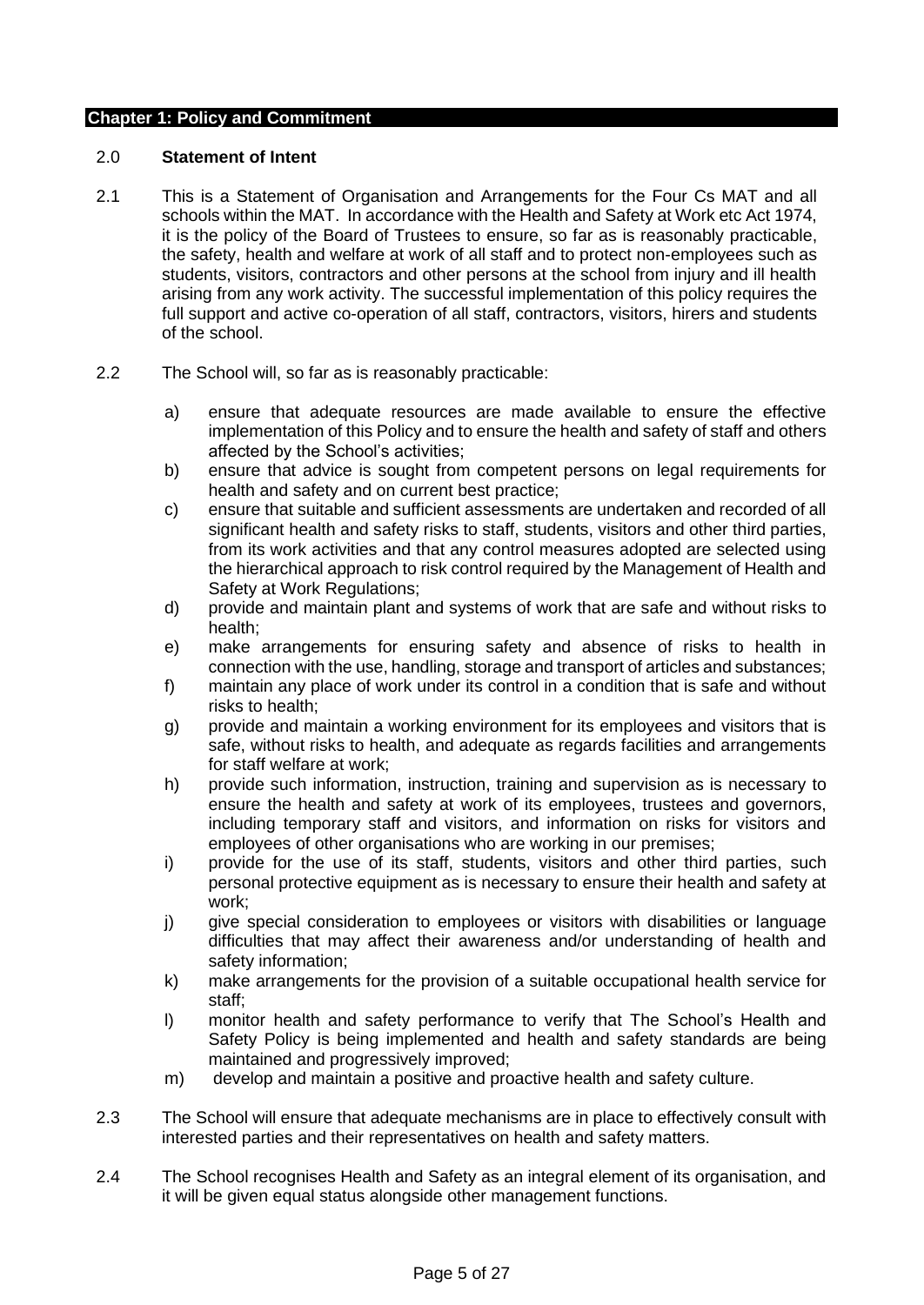- 2.5 The School will ensure that appropriate systems are developed and maintained for the effective communication of health and safety matters throughout The School.
- 2.6 The School is committed to continuous improvement in health and safety performance and to this end will develop a Health and Safety Action Plan identifying key targets and areas for improvement in health and safety management and risk control. Progress with this plan will be monitored regularly by the Headteacher and the Governing Committee.
- 2.7 All contractors and consultants working for The School are required to comply with this Policy.
- 2.8 The School will ensure that procedures are established for appointing and monitoring the competency of contractors.
- 2.10 The School will ensure that this Policy is effectively communicated to all staff.
- 2.11 The Trustees are committed to playing an active role in the implementation of this occupational Health and Safety policy and undertakes to review and revise it in light of changes in legislation, experience and other relevant developments.
- 2.12 Failure on the part of any School employee, irrespective of their position, to comply with this Policy, including any safe system of work, may render that employee liable to disciplinary action and could result in criminal/civil proceedings.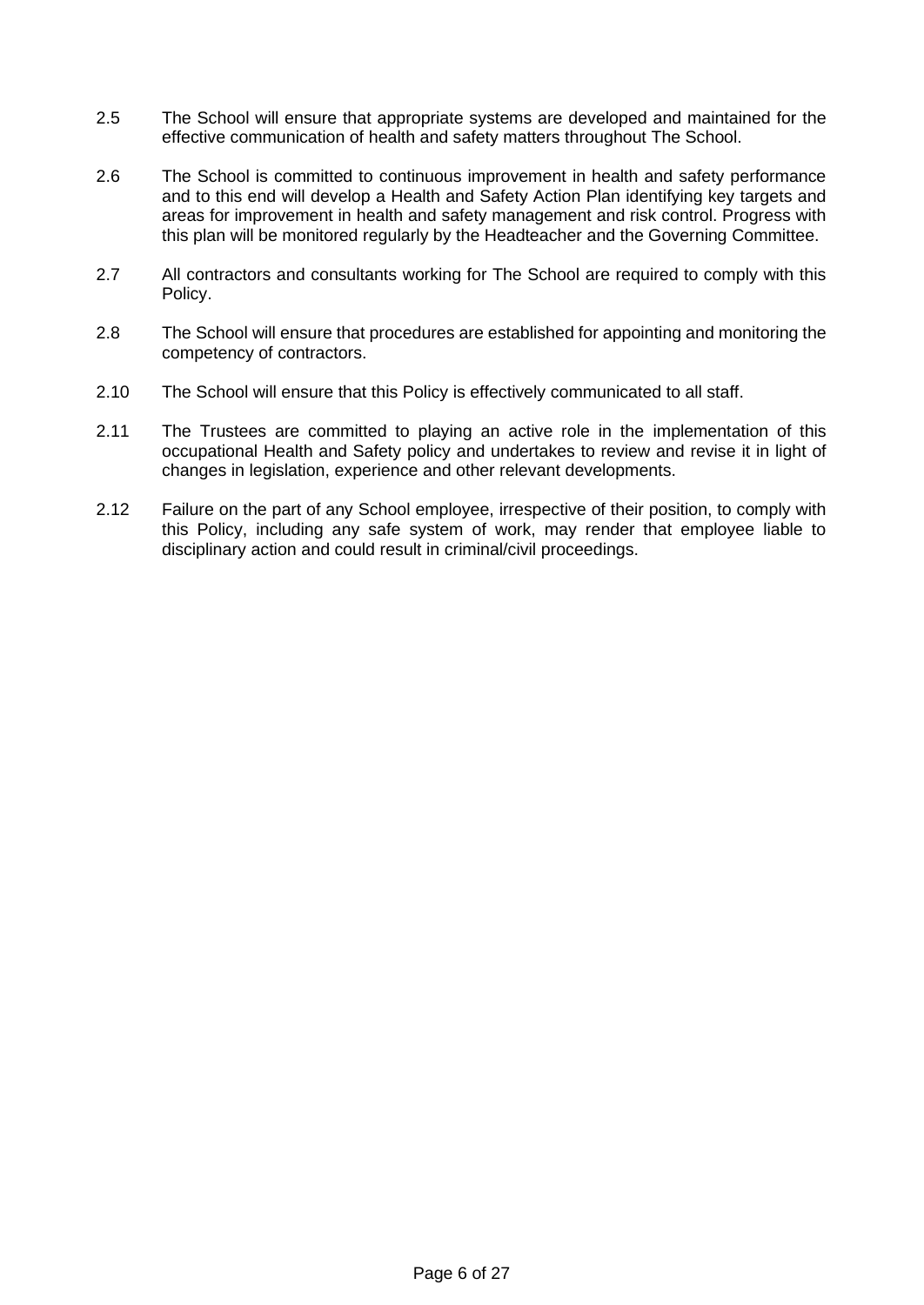#### 3.0 **Organisational Responsibilities for Health and Safety**

3.1 Health and Safety Management of Schools requires School Staff and the Board of Trustees to work together to ensure health, safety and wellbeing objectives are achieved.

#### 3.2 **Organisation Chart**



- 3.3 Health and Safety is everyone's responsibility. The above chart reflects a whole school approach to the promotion and development of Health and Safety in schools. Below are those with special responsibilities and their responsibilities under this Policy.
- 3.4 **The Board of Trustees**.In consultation with the Chief Executive Officer, the Board of Trustees will:
- 3.4.1 Ensure that suitable resources and strategic direction are available to discharge the School's health and safety responsibilities.
- 3.4.2 Identify and evaluate all risks relating to accidents, health and school sponsored activities.
- 3.4.3 Identify and evaluate risk control in order to select the most appropriate means of minimising risk to staff, students and others.
- 3.4.4 Monitor, via reports, the overall performance of the Schools health and safety management systems.
- 3.4.5 In particular the Board of Trustees undertakes to provide:
	- a. A safe place for staff and students to work, including a safe means of entry and exit.
	- b. Plant, equipment and systems of work, which are safe.
	- c. Safe arrangements for the handling, storage and transport of substances.
	- d. Safe and healthy working conditions which take account of all appropriate:
		- i. Statutory requirements
		- ii. Codes of practice whether statutory or advisory
		- iii. Guidance whether statutory or advisory.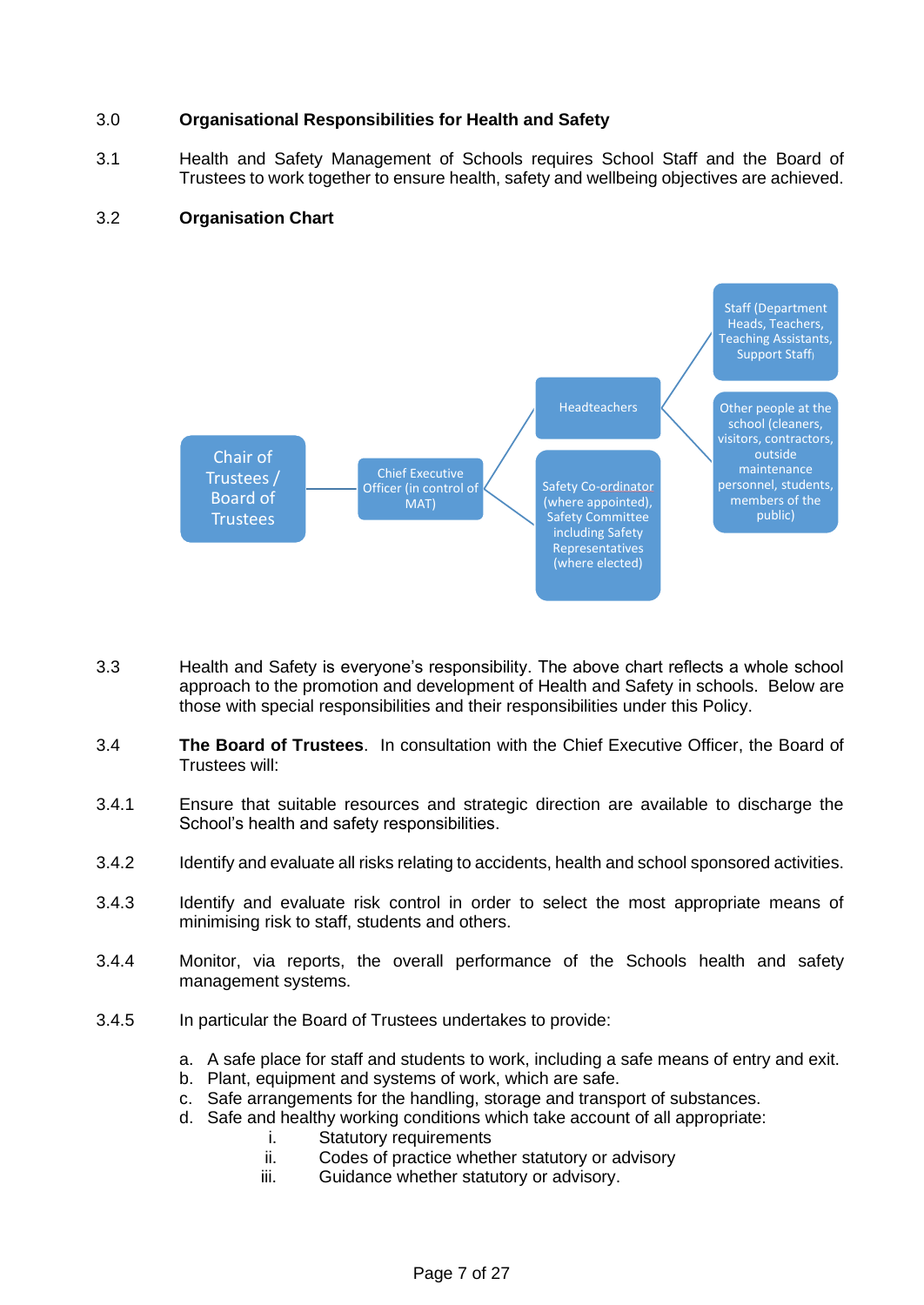- e. Supervision, training and instruction so that all staff and students can perform their school-related activities in a healthy and safe manner. Within the financial resources available, staff will be offered health and safety training appropriate to their duties and responsibilities. Students will receive such training as is appropriate to the schoolrelated activities in which they are involved.
- f. Necessary safety and protective equipment and clothing together with accompanying guidance/instruction.
- g. Adequate welfare.
- 3.5 **The Headteacher**. The day-to-day responsibility for all school health, safety and welfare organisation and activity rests with the appropriate Headteacher, who will
- 3.5.1 Implement the requirements of this Policy and for ensuring compliance with all health and safety legislation within the School.
- 3.5.2 Ensure a positive health and safety culture is evident and a proactive approach to health and safety management is adopted within the School.
- 3.5.3 Demonstrate a personal commitment to health and safety by providing visible and active leadership and leading by example.
- 3.5.4 Ensure all School decisions (including new projects, procurement decisions, contractor selection, office moves etc.) fully take into account health and safety considerations and that health and safety risks are considered at an early stage during project design and planning.
- 3.5.5 Ensure that School employees recognise health and safety as an integral element of their work, and that health and safety is given equal status alongside other management functions.
- 3.5.6 Ensuring the objectives and content of the Health and Safety Policy are fully understood by all and that all staff under their control are made aware of their duties and responsibilities in line with the Policy.
- 3.5.7 Ensuring that this Policy is brought to the attention of all employees.
- 3.5.8 Ensuring that health and safety is adequately resourced with both time and finances and that managers make adequate provision in their budgets for managing health and safety, to assist them in achieving the standards laid down by health and safety legislation, Policies, Performance Standards, etc.
- 3.5.9 Ensuring that the job descriptions of Managers, School Departmental Heads, and Responsible Persons, contain specific areas of responsibility for health and safety management relevant to their Service Area and school function.
- 3.5.10 Ensuring suitable persons are nominated to undertake key health and safety functions within the School, such as risk assessors, (to carry out Display Screen Equipment, manual handling, Hazardous substances, fire or other risk assessments), fire wardens, first aiders etc. and to ensure these individuals are adequately supported and suitably trained.
- 3.5.11 When necessary seek competent advice and guidance from the Site Manager who will facilitate contact with a health and safety specialist where necessary.
- 3.5.12 Ensuring that within the School, adequate provision is made for consultation with employees and appointed safety representatives, on health and safety matters and within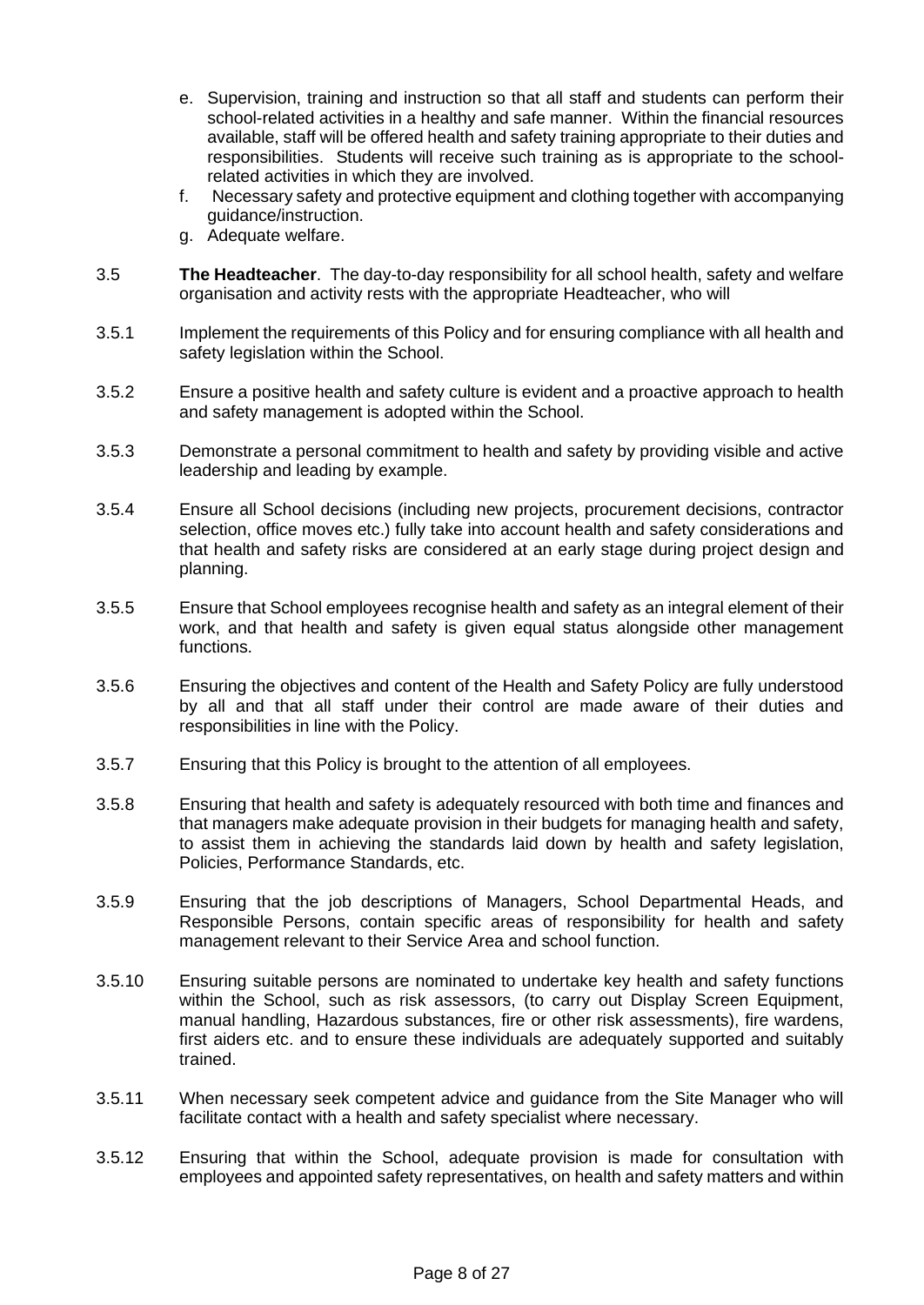good time. As a minimum, 'health and safety' should be included as a standing item at Governor and Trustee meetings.

- 3.5.13 Ensuring school staff attendance at Institution of Occupational Safety and Health (IOSH) Managing Safely training.
- 3.5.14 The Headteacher will bring to the attention of the Trustee Board any significant health and safety issues, will involve the Trustees in any policy matters and bring to their attention health and safety guidance received from enforcement authorities.
- 3.6 **Employees**. All School employees are directly responsible for:
- 3.6.1 Taking reasonable care for the health and safety of themselves and of other persons who may be affected by their acts and/or omissions.
- 3.6.2 Co-operating fully with their Manager or Responsible Person on all matters pertaining to their health and safety at work.
- 3.6.3 Not recklessly or intentionally interfering with, or misusing any equipment, safety devices etc. that has been provided in the interest of their health and safety at work.
- 3.6.4 Reporting promptly, in the first instance to their manager or responsible person, any accidents, injury, significant near miss, incident of violence and aggression, cases of work-related illness.
- 3.6.5 Report to the relevant manager, any defect, hazard, damage or unsafe practices or other items that could give rise to an unsafe place of work or cause injury or ill health to others.
- 3.6.6 Wearing any protective clothing or equipment and using any safety devices that have been provided for their health and safety while at work.
- 3.6.7 Observing safety rules, complying with codes of practice, corporate and departmental health and safety policies and guidance, and adhering to safe working procedures at all times.
- 3.6.8 Acquaint themselves with, and comply with, the procedure to follow in case of a fire or other emergency.
- 3.6.9 Attending health and safety training as directed and undertaking their work activities in accordance with any health and safety training provided to them.
- 3.6.10 Attending local health and safety induction as soon as reasonably practicable on commencement of employment.
- 3.6.11 Wearing any authorisation badge/identity card that is issued to them, so that the authorisation badge/identity card is readily visible whilst on school premises.

#### 3.7 **Staff with Special Responsibility**

The following staff have special responsibility:

- Heads of Department
- First Aid Coordinator
- Site Manager
- Special Educational Needs Coordinator
- Support Staff Managers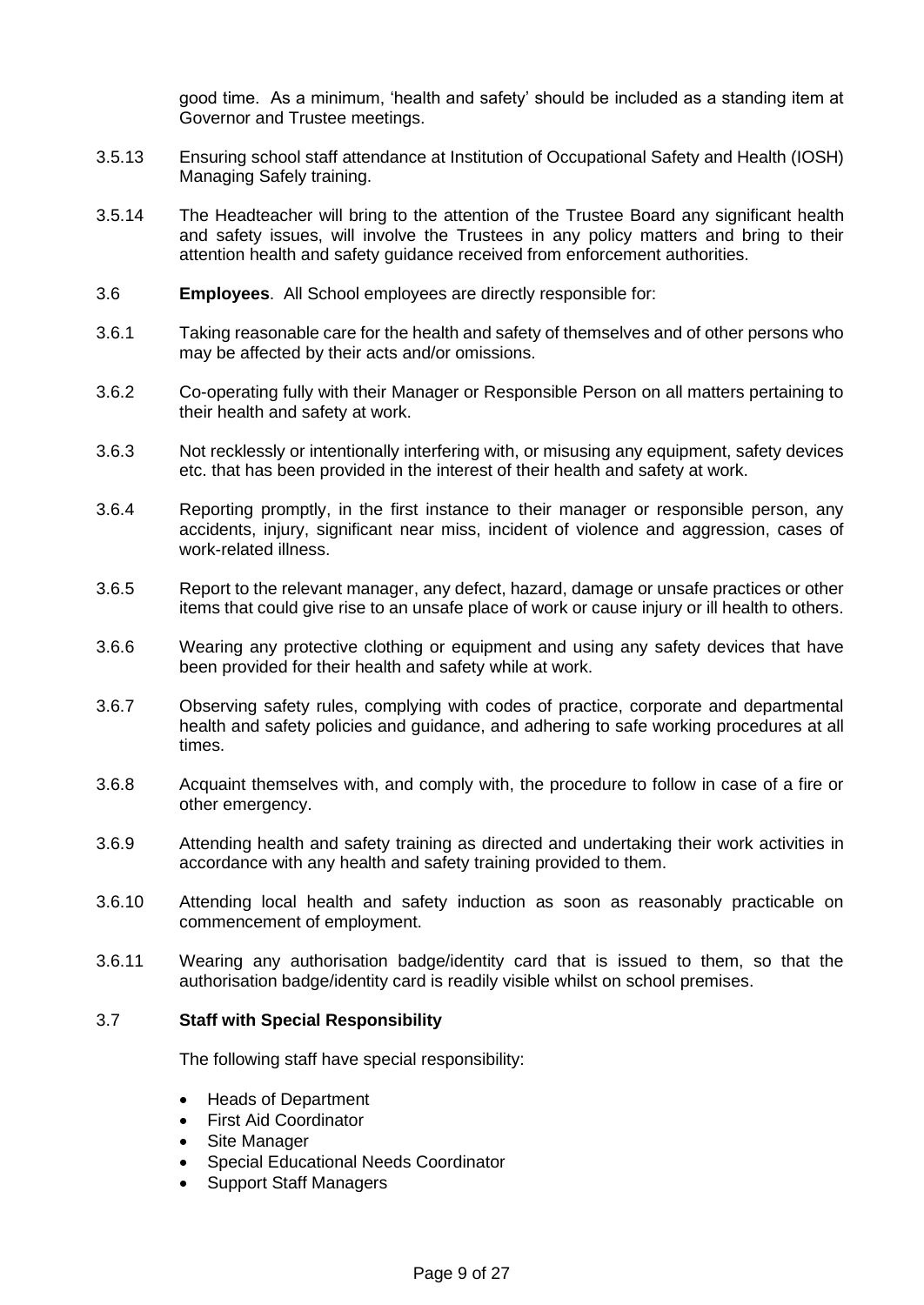These job-holders will be responsible for:

- 3.71. The local arrangements to ensure the effective control of risks within the specific areas under their control.
- 3.7.2 The local arrangements for the purchase, inspection and maintenance of equipment and its specification.
- 3.7.3 The coordination of the school's Health and Safety policy in their own department or area of work, directly responsible to the Headteacher for the application of the health and safety procedures and arrangements.
- 3.7.4 Establishing and maintaining safe working practices including arrangements for ensuring, as far as is reasonably practicable, the absence of risks to health and safety in connection with the use, handling, storage and transport of articles and substances, eg chemicals, hot water, sharp tools, etc.
- 3.7.5 Resolving health, safety and welfare problems referred to them by members of their staff or referring to the Headteacher or line manager any problems they are unable to resolve within the resources available to them.
- 3.7.6 Ensuring that risk assessments are carried out when necessary, and on a regular basis within the overall programme for the school, on the activities and equipment for which they are responsible.
- 3.7.7 Ensuring, as far as is reasonably practicable, that sufficient information, instruction, training and supervision is provided to enable employees and students to avoid hazards and to contribute positively to their own health and safety
- 3.7.8 Obtaining relevant advice and guidance on health and safety matters.
- 3.7.9 Shall carry out annual safety audits and inspections of the Department or activities for which they are responsible.

#### 3.8 **Special Obligations of Any Class Teacher**

In addition to the general responsibilities of employees, outlined above, class teachers are expected to:

- 3.8.1 Raise any health and safety concerns outside their control related to their class area with their immediate line manager.
- 3.8.2 Exercise effective supervision of students and know the emergency procedures in respect of fire, first aid and other emergencies, and to carry them out.
- 3.8.3 Know the particular health and safety measures to be adopted in their own teaching areas and to ensure that they are applied.
- 3.8.4 Give clear instructions and warnings to students as often as necessary; (this may be something that overlaps into behaviour policy and, in the event of an accident to a student, may help defend a claim).
- 3.8.5 Detail safe methods and controls to be followed in their written lesson plans.
- 3.8.6 Set a good example by following safe working procedures personally.
- 3.8.7 Ensure the use of protective clothing and guards where necessary.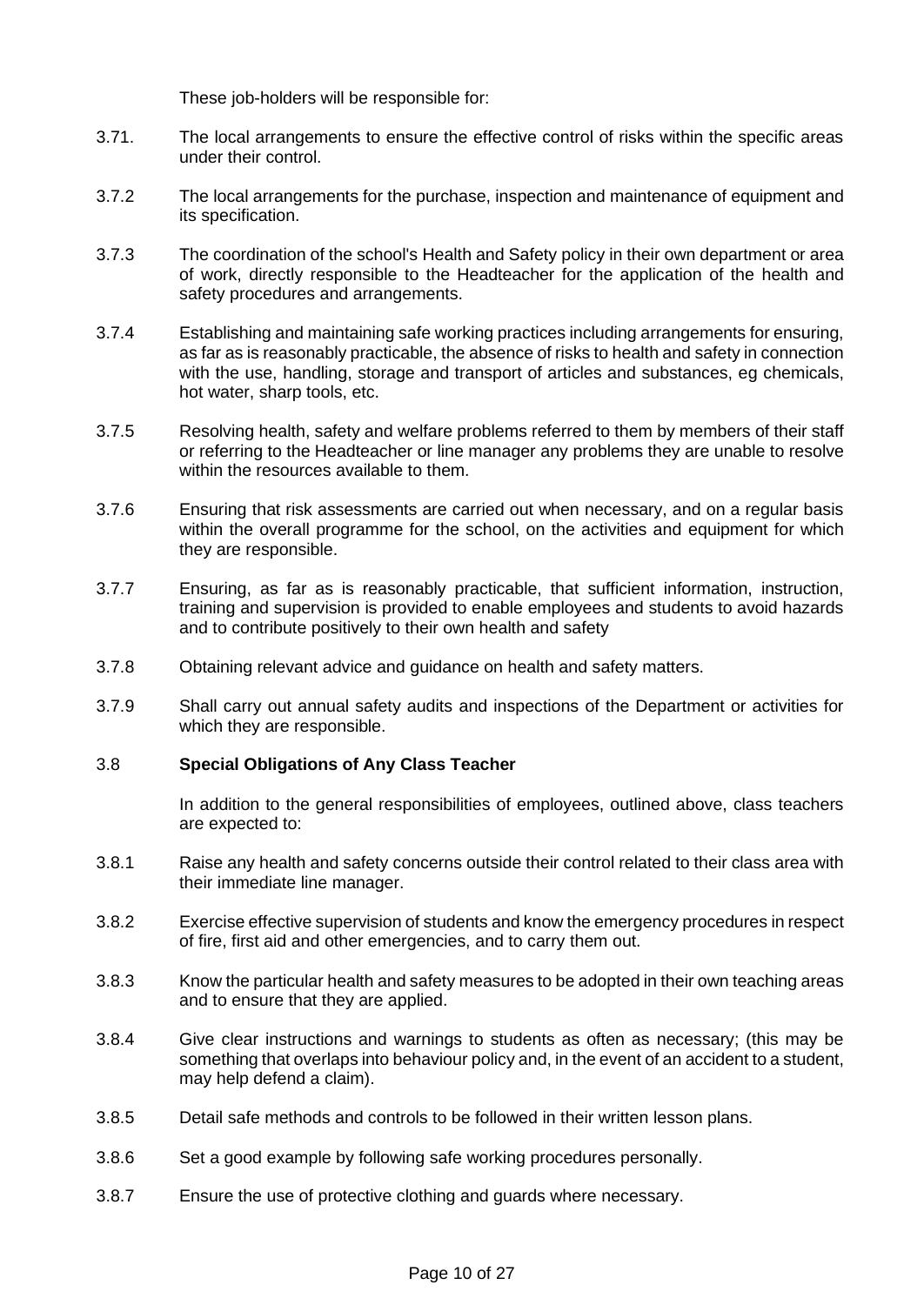- 3.8.8 Avoid introducing any personal items of equipment or substances that may cause unacceptable risk in their use.
- 3.8.9 Build in safety education in curriculum planning.

#### 3.9 **Representatives of Employee Safety**

- 3.9.1 Any Health and Safety Representatives are voted for by their peers. Where present, these are listed near to the Health and Safety poster in the school's main Reception area.
- 3.9.2 Under the requirements of the Safety Committee and Safety Representative Regulations 1977, where Safety Representatives are appointed they will be given adequate time and facilities to fulfil their functions.

#### 3.10 **The Students**

All students and parents / carers will be made aware of the contents of this section of the policy through the September welcome letter from the Headteacher to all parents / carers of all Year Groups. The policy is available on the school website.

- 3.10.1 Students will be reminded that they are expected to:
	- Exercise personal responsibility for the health and safety of themselves and others.
	- Observe standards of dress consistent with safety and/or hygiene, as detailed within the appropriate curriculum safety guidelines.
	- Observe all the health and safety rules of the school and, in particular, the instructions of staff given in an emergency.
	- Use and not wilfully misuse, neglect or interfere with things provided for their health and safety.
- 3.10.2 Students will be supervised on the College site from 10 minutes before the start of school day until 10 minutes after the school day finishes, unless students are involved in school in an organised after school activity. Supervision is to be carried out by designated duty staff.
- 3.10.3 At break times and lunch times designated staff will undertake supervision assisted by nominated non-teaching staff. Staff will be assigned general supervisory duties by the Senior Management Team (SMT) member with responsibility for duty teams and a weekly roster published.
- 3.10.4 Students on school visits using the minibus, hired transport or public transport will always be supervised by appropriate members of staff or other approved person as detailed in the school's Trips and Visits Policy.
- 3.10.5 Students in Science Laboratories, Food Technology, Technology and other practical rooms including the Sports Hall and Gym, must be made aware of the need to act with due care. Staff must all be fully aware of, and act in accordance with school and Departmental Policy for these areas. Students will not be allowed into these areas unless they are supervised by appropriately qualified members of staff.
- 3.10.6 Items of heavy equipment must not be lifted by students. Close staff supervision of students lifting any equipment is essential.
- 3.10.7 Only those students who have gained the specific authority of the Headteacher to bring vehicles to school may be permitted to do so. The school's rules for parking and vehicle access, access routes and speed limits are to be strictly observed. Users and students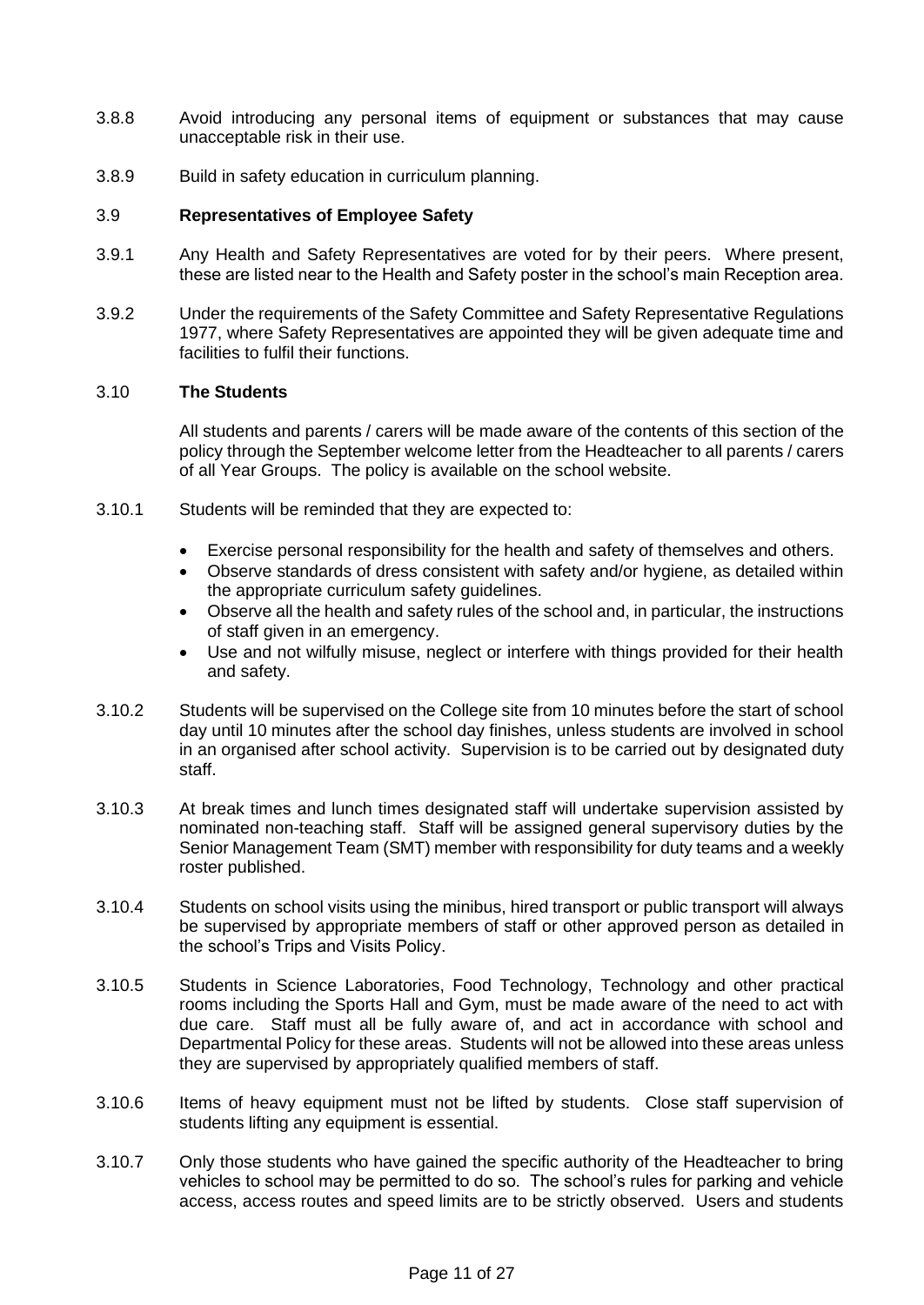failing to observe these requirements will not be allowed to bring a vehicle onto the school site.

#### 3.11 **Contractors**

- 3.11.1 All contractors under local control will be appropriately selected and competent in terms of health and safety
- 3.11.2 Contractors must be made aware of and abide by the school's health and safety policy and not endanger students, staff or other visitors to the site.
- 3.11.3 The Site Manager will be responsible for the coordination of contractors' activities on site, bearing in mind the guidance given in our contractor policy.
- 3.11.4 The Headteacher must ensure that any temporary rules, such as exclusion from parts of the premises, are made known to all staff, students and visitors to the premises. This might be achieved by the posting of suitable notices by the Headteacher, delegated to the Site Manager, or by the contractor, in consultation with the Headteacher/Site Manager.
- 3.11.5 All contractors must report to the Site Manager before any work takes place and prior to each working session. The Site Manager should then inform the contractor of any conditions which may affect his safety and that of others.
- 3.11.6 See Contractors' Policy for specific detail.

#### 3.12 **Visitors and Other Users Of The Premises**

- 3.12.1 Where facilities are shared, ensure that there are suitable and sufficient arrangements for communicating and coordinating health, safety and the security policy and procedures with other occupiers, eg community use, catering etc.
- 3.12.2 The Health and Safety at Work Act etc 1974, Management of Health and Safety at Work Regulations 1999, and Occupiers Liability Act 1984, apply to all visitors to School premises / workplaces.
- 3.12.3 All visitors to the school must comply with the School's Health and Safety Policy and procedures.
- 3.12.4 Headteachers, must ensure that a suitable system is implemented whereby visitors are required to record their visit (signing in).
- 3.12.5 Where applicable, visitors will be required to wear a 'visitors' identification badge that is supplied when signing in.
- 3.12.6 Where reasonably practicable, visitors will be accompanied at all times by a responsible employee.
- 3.12.7 Should a fire/emergency occur or the fire alarm activated whilst visitors are on School premises, the person who is accompanying the visitors will take him/her to the fire assembly point.
- 3.12.8 Should an incident/accident occur involving a visitor this must be reported using the Accident/Incident Reporting Form, and an investigation undertaken as soon as possible by the relevant Responsible Person.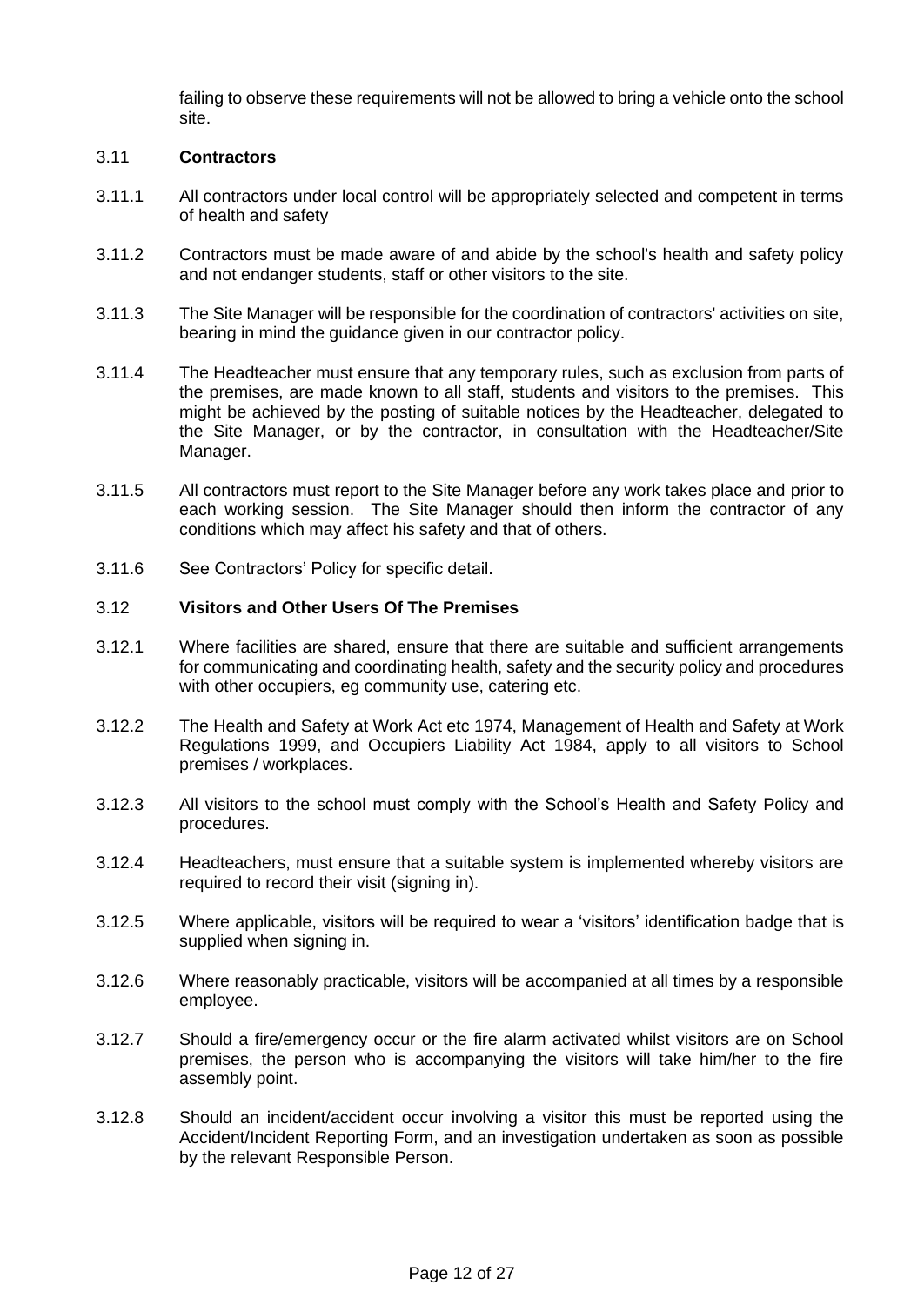- 3.12.9 If the incident is of a serious nature or fatal the Headteacher and the enforcement authority must be contacted immediately.
- 3.12.10 Where applicable, adequate consideration must be given to visitors, contractors and members of the public in risk assessments, including the provision of suitable and sufficient control measures.
- 3.12.11 Persons 'hosting' visitors must ensure:
	- a) Visitors are alerted to the establishment's fire procedures,
	- b) Visitors adhere to the School's 'No Smoking' Policy,
	- c) Visitors park their vehicles in such a way so as not to obstruct fire escape routes, roads, access or other vehicles,
	- d) Visitors record their presence on the premises in the appropriate log book,
	- e) Where applicable, visitors are provided with and wear an identification badge,
	- f) Visitors are accompanied or authorised to enter the premises,
	- g) Visitors remain within authorised areas and not enter any restricted area unless permission is granted and the person is accompanied,
	- h) Visitors do not take anything with them from the premises, or bring anything onto the premises that may create a hazard or risk unless authorised,
	- i) Visitors report all accidents, incidents and near misses to the host,
	- j) Visitors wear protective clothing that is supplied, when necessary.

#### 3.13 **Lettings**

3.13.1 The Headteacher will ensure that the Hirer of the premises, for any event, is aware of his/her obligations under health and safety legislation and the school's health and safety policies where appropriate.

#### 4.0 **Arrangements (Systems and Procedures)**

It is the responsibility of the Headteacher to ensure so far as is reasonably practicable that the following arrangements are suitable and sufficient, are maintained and that all staff and students are aware of the arrangements as applicable.

#### 4.1 **Premises/Site/Workplace/Classroom/Office etc**

- a) Heating and lighting
- b) Cleanliness of all workplaces, good housekeeping, the removal of waste, storage of materials, books and files etc.
- c) Room dimensions and space.
- d) Sanitary provisions (male/female, children's and disabled toilet facilities).
- e) Temperature of workplaces, the provision of thermometers.
- f) Condition of premises including floors etc.
- g) Workstations/desks and seating, use of computers etc.
- h) Facilities and arrangements for:
	- Provision of a wholesome supply of drinking water
	- Canteens/Rest Place
	- Pregnant and Nursing Mothers

#### 4.2 **Risk Management And Risk/Other Assessments**

- a) Health and Safety Executive Guidance on Risk Assessment.
- b) Specific Guidance and Codes of Practices.
- c) Health and Safety Information for activities eg off-site Activities.
- d) Identification of all significant Hazards and Risks within workplaces and completing the appropriate risk assessment forms.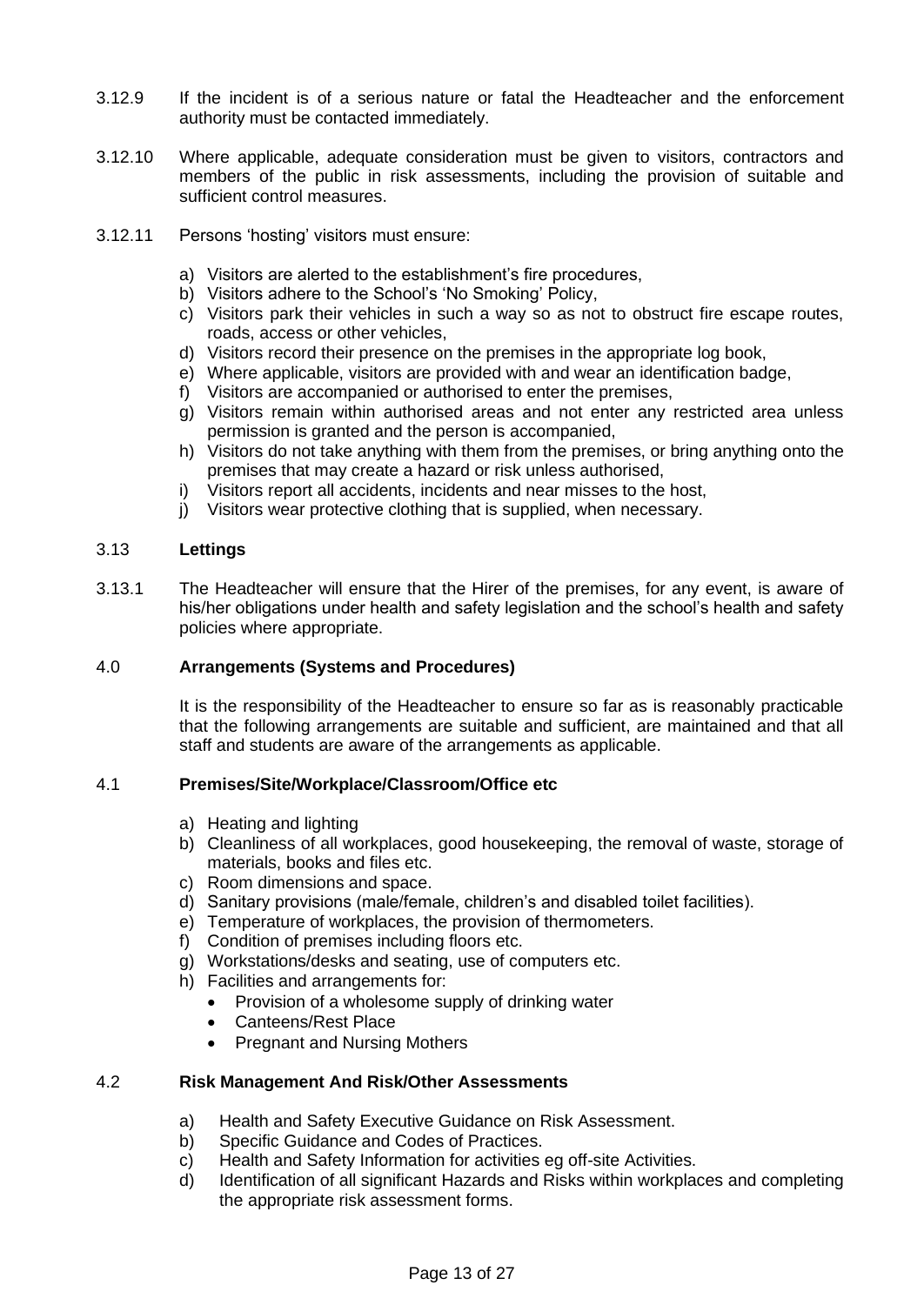#### 4.3 **Accident/Incident Reporting**

- a) The provision and location of accident records.
- b) Accident/incident report forms are available from the first aid room. A form should be completed for every incident however minor.
- c) Policy and guidance on Accident/Incident Reporting.
- d) Recording and reporting of all incidents of Violence and Aggression on staff.
- e) Reporting of Injuries, Diseases and Dangerous Occurrences Regulations (RIDDOR).

#### 4.4 **First Aid And It's Provision In The Workplace**

- a) Designated First Aiders (listed in First Aid area).
- b) Identified location of First Aid Boxes.
- c) The contents of First Aid Boxes are complete and up to date.
- d) Training of First Aiders and/or Appointed Persons and ensuring that adequate numbers of first aiders or appointed persons are available.
- e) First Aid Room facilities.
- f) Travelling First Aid Kits.

#### 4.5 **Fire And Emergency Procedures**

Please see separate School Fire Policy, Fire Risk Assessment, Fire and Emergency Plan and Premises Log Book.

#### 4.6 **Control of Substances Hazardous To Health (COSHH) And Their Use/Storage At Work**

- 4.6.1 a) Provide a list of the hazardous substances including cleaning materials used.
	- b) List of activities where COSHH might apply eg cleaning products.
		- c) Completing of COSHH Assessments.
		- d) Material Safety Data Sheets.
		- e) Personal Protective Equipment (PPE) and Clothing.
		- f) Storage of hazardous substances and signage.
- 4.6.2 Whenever substances that fall within the COSHH definition of 'hazardous' are used, a written Risk Assessment must be carried out by the teacher or other member of staff "in charge" which demonstrates that both the intrinsic hazard of the substance and the circumstances of its use (age of class, quantity of material used, Safety equipment available etc) have been taken into consideration. (Consortium of Local Education Authorities for the Provision of Science Services (CLEAPSS) provides Hazards to inform of the necessary Risk Assessment Procedures for chemicals used in the Science curriculum).
- 4.6.3 Once carried out the Risk Assessment will have defined the exact conditions under which the practice of using a hazardous substance is to be carried out. Risk Assessments will provide the necessary evidence that due attention has been given to the hazards of handling chemicals should an incident occur. However, when following procedures established by a Risk Assessment it is necessary to ensure that any control measures are in place and actually work.
- 4.6.4 Whilst the Science Department and all other appropriate Departments have established general procedures to ensure that the legal requirements of COSHH are adhered to, it must be pointed out however that ultimately the decisions to use a substance or not in any given circumstances will be subject to the professional knowledge and judgement of the member of staff involved.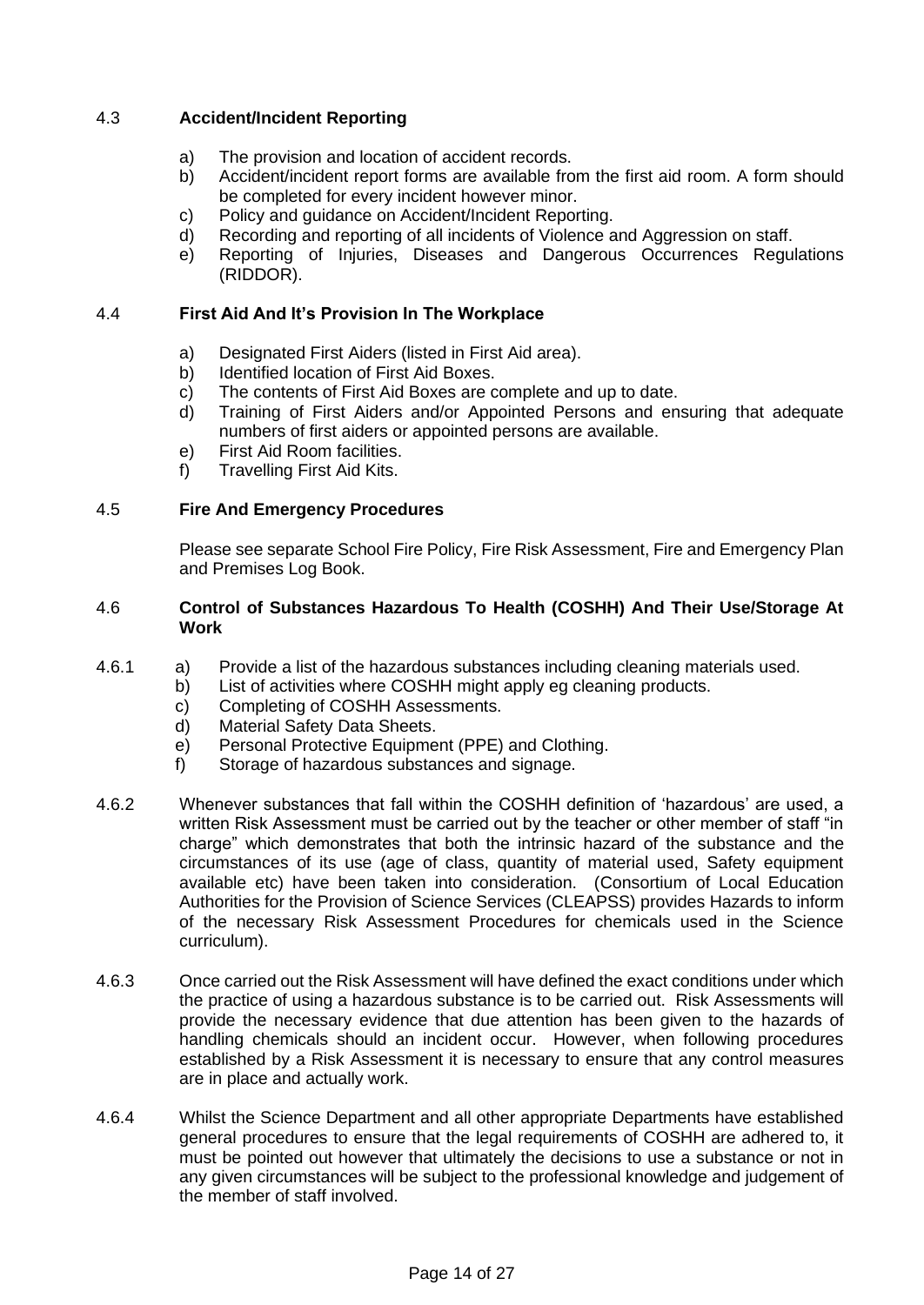4.6.5 The professional advice of the Head of Science or appropriate staff member must be sought by any other Department and/or individual staff member using chemicals to consult the Hazards which are kept by the Science Technicians to assist in the conclusion of a Risk Assessment before use.

#### 4.7 **Security Of Persons And Premises**

- a) Security of Premises.
- b) Perimeter Fencing/Exterior lighting.
- c) Burglar Alarm (externally monitored).
- d) Use of toughened glass and safety glazing.
- e) Identification of visitors.
- f) Signing In/Out procedures.
- g) Control of Access.
- h) Security Personnel on duty.
- i) Reception/waiting areas.
- j) Security Assessments of premises.
- k) Installation and use of CCTV.

#### 4.8 **Safety In Kitchens**

- a) Safety of students/employees/kitchen staff.
- b) Food Hygiene.
- c) Responsibility for maintenance of premises and equipment.
- d) Restricted access.
- e) First aid arrangements, including accident/incident reporting.
- f) Safe systems of work.
- g) Lifting and handling of heavy and hot loads, liquids etc.
- h) Safe use of machinery, equipment and appliances within the areas.
- i) Removal of waste.
- j) Pest control.
- k) Use of knives.
- l) Condition of workplace, including floors etc.

#### 4.9 **Contractors And The Construction Design And Management Regulations (CDM)**

- a) School policy and guidelines for the Management of Contractors.
- b) Contractor is required to provide completed risk and other assessments including method statements before works are allowed to commence {Construction (Design and Management) Regulations}.
- c) Works are planned well in advance (where applicable) and health and safety issues have been addressed.
- d) Contractors are controlled and managed on site.
- e) Contractor is required to address the following.
	- i. Protection of children.
	- ii. Segregation of building works where possible.
	- iii. Safe use and storage of any machinery brought onto site.
	- iv. Guarding of site and machinery.
	- v. Restricted Access to unauthorised persons including children.
	- vi. Requirement to use tools etc of a voltage no greater than 110v

#### 4.10 **The Safe Use Of Pesticides**

a) Limiting the use of pesticides and where appropriate using environmentally friendly and safer products.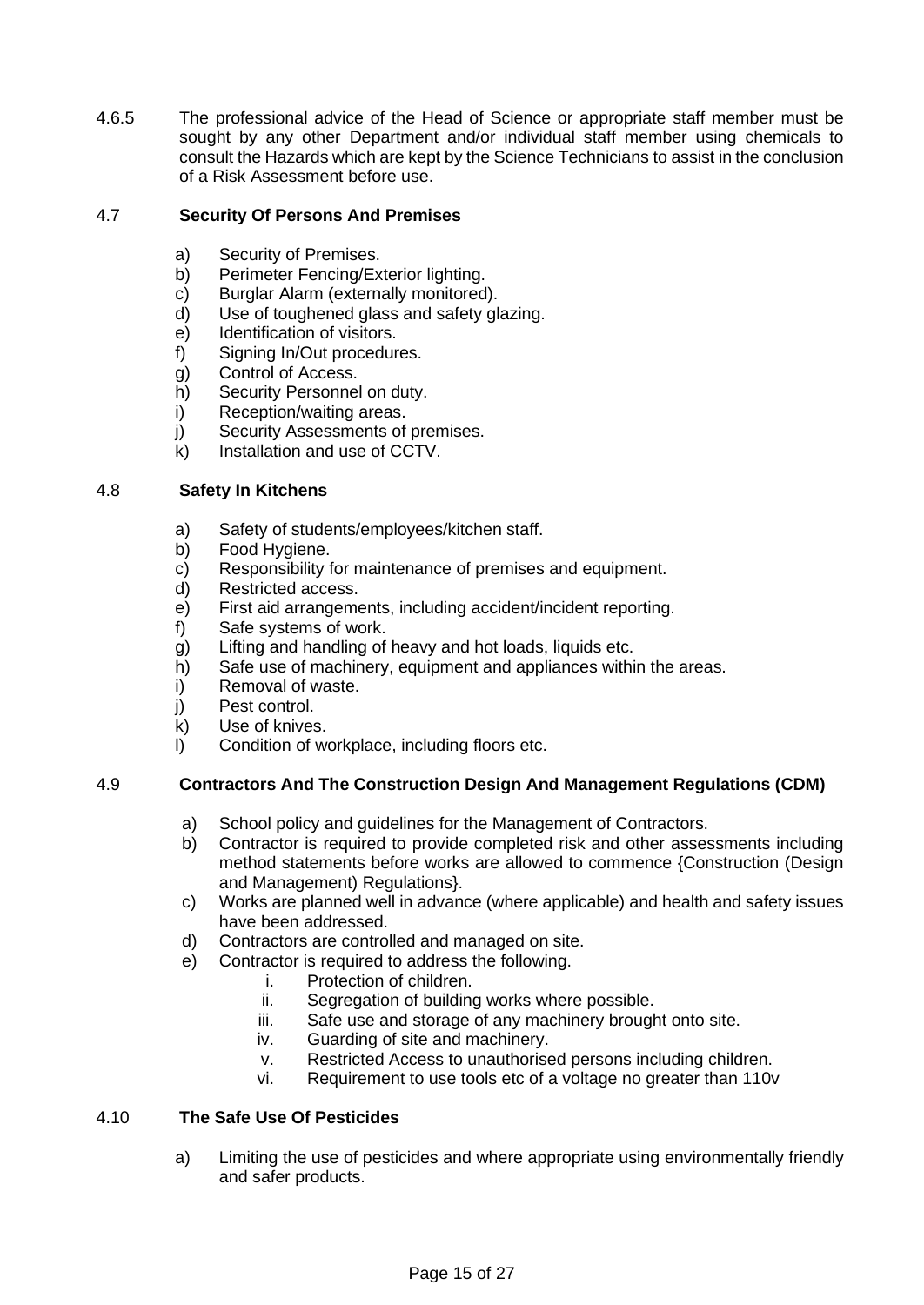- b) Ensuring that all pesticides used have been approved and have a recognised product number that has been awarded by Department for Environment, Food and Rural Affairs (DEFRA).
- c) Only competent, trained persons, employees etc are allowed to use and apply pesticides and should hold certificates of competence to that effect and be authorised.
- d) Safe systems of work in place for;
	- Handling and Storage of pesticides.
		- Application of Pesticides.
		- The use of Personal Protective Clothing and equipment.
		- Disposal of surplus and unused Pesticides and containers.
		- COSHH Assessments.
		- Protection of employees, users, children, public and others.

#### 4.11 **Asbestos**

- a) The school's Asbestos policy and guidelines must be referred to and followed.
- b) The management of asbestos in the workplace and premises including the identification and marking of known asbestos and its location (asbestos register).
- c) Monitoring of the condition of known asbestos in the workplace/premises including the removal or encapsulation of damaged unsealed asbestos etc.
- d) When asbestos removals are to take place ensuring that:
	- All work is undertaken and carried out by competent persons.
		- Using only HSE approved Asbestos Removal Contractors.
		- Records of Asbestos to be maintained at the workplace/site.

#### 4.12 **Electricity At Work**

- a) Ensure all portable electrical appliances are maintained in a safe condition and have been tested by a competent person eg electrician or trained member of the site team and displaying a valid Portable Appliance Testing (PAT) label.
- b) Logging of all tests on portable electrical appliances in Electrical Appliances Log Book.
- c) Testing of fixed installations by competent persons.
- d) Undertaking daily visual inspections of electrical appliance before use.
- e) Implementing good cable management so as to prevent slips trips and falls and damage to equipment etc.
- f) Providing and using a Residual Current Device (RCD) or suitable protection device where applicable.

#### 4.13 **Work Equipment**

- a) Safe guarding of machines.
- b) Undertaking a machinery/equipment inventory.
- c) Provide work equipment that is safe and properly maintained.
- d) Safe use of machinery.
- e) Carrying out risk assessments where appropriate.
- f) Providing adequate training for employees on work equipment, machinery etc.

#### 4.14 **Storage Of Flammable Liquids**

- a) Containing and controlling the amount held in storage.
- b) Safety and security of storage of flammable liquids.
- c) Providing a list of what is in storage.
- d) Where and how is it stored.
- e) Who has access and is access restricted to others eg children etc.
- f) Providing appropriate signage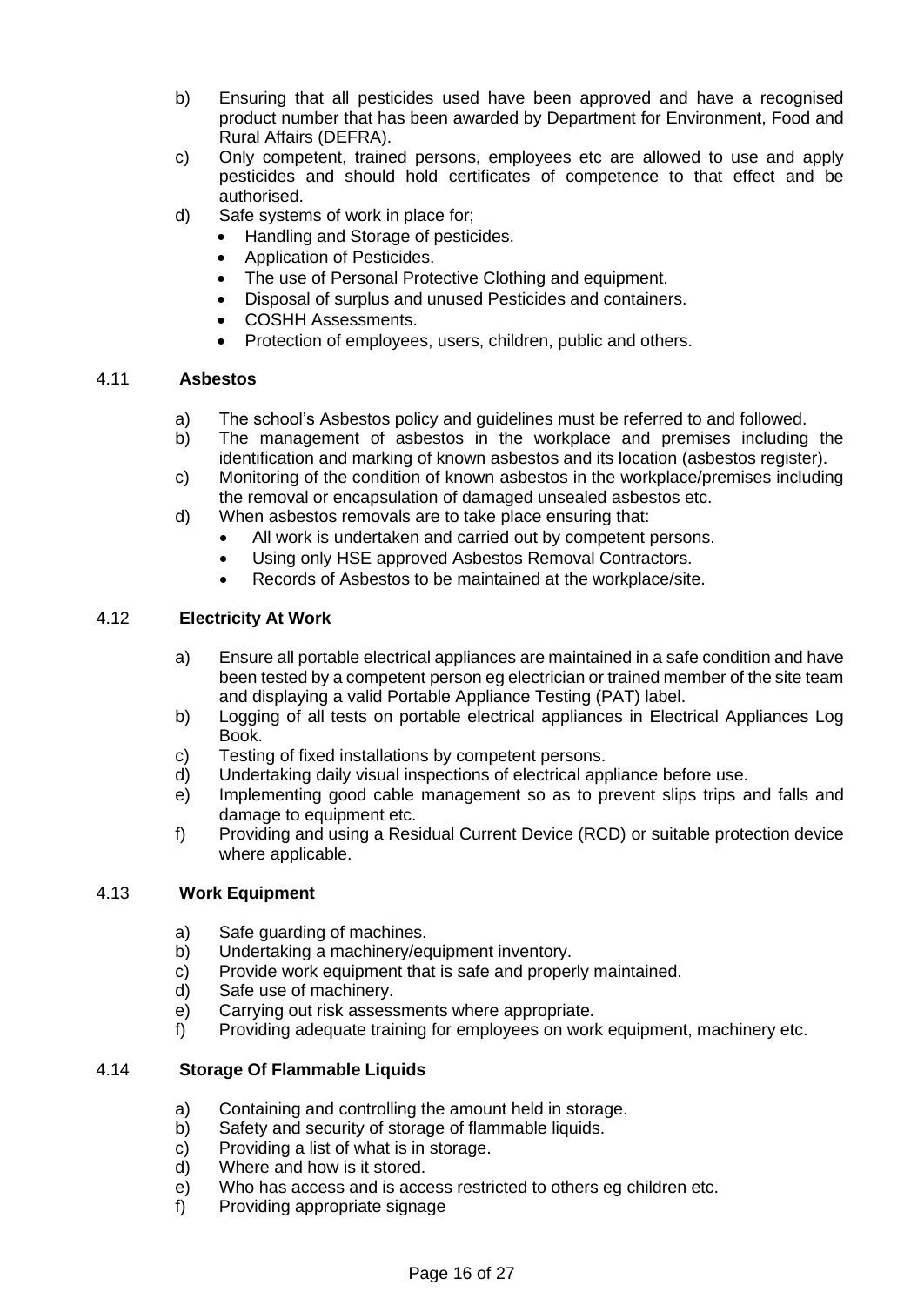#### 4.15 **Safety Signs**

- a) Displayed on each level of the premises, workplace.
- b) Signs comply with current legislation.
- c) Are recognisable and easy to understand.

#### 4.16 **Swimming Pool**

- a) See normal and emergency operating procedures for the swimming pool as applicable.
- b) See swimming pool operating manual as applicable.

#### 4.17 **Sports Facilities And Activities**

- a) Equipment and premises safety of use, clear written guidance and procedures.
- b) Supervision of activities.
- c) Rules for staff and other users of sports equipment and facilities.
- d) Large PE apparatus is checked for safety annually. It is overhauled or removed from use as necessary.
- e) Training of employees.

#### 4.18 **Manual Handling And Lifting**

- a) Recognising what needs to be lifted, handled, carried etc ie persons, static loads such as furniture etc.
- b) Who will carry this out? If in doubt, ask the site team.
- c) Undertaking Manual Handling Assessments.
- d) Training in correct lifting techniques.
- e) Safe systems of work

#### 4.19 **Use Of Display Screen Equipment (DSE)**

- a) Undertaking DSE Assessments (information available from our DSE policy).
- b) Eye tests provision (see DSE Policy).
- c) Safe place of work, ergonomics including posture considerations etc.

#### 4.20 **Safe Use Of Vehicles**

- a) Speed restriction signs displayed.
- b) One-way traffic system where possible.
- c) Segregation of vehicles and pedestrians.
- d) Clearly marked parking bays and areas where possible.
- e) School minibuses and coaches to be fitted with audible reversing alarms.
- f) Care whilst driving especially where children, elderly are present.
- g) Vehicles are road worthy, are taxed, insured and have a valid MOT etc.
- h) Strictly-enforced rules of travel are applied when using any motor vehicle:
	- Each child is allocated a seat of his/her own.
	- Standing is not permitted when the vehicle is in motion.
	- Supervising adults will also be seated.
	- There is to be no eating except on a designated refreshment stop.
	- No child is permitted to use seats considered to hold a greater risk factor than others, eg the front window seats.
- i) Ensure that drivers on school business have a valid driving licence for the categories of vehicle concerned.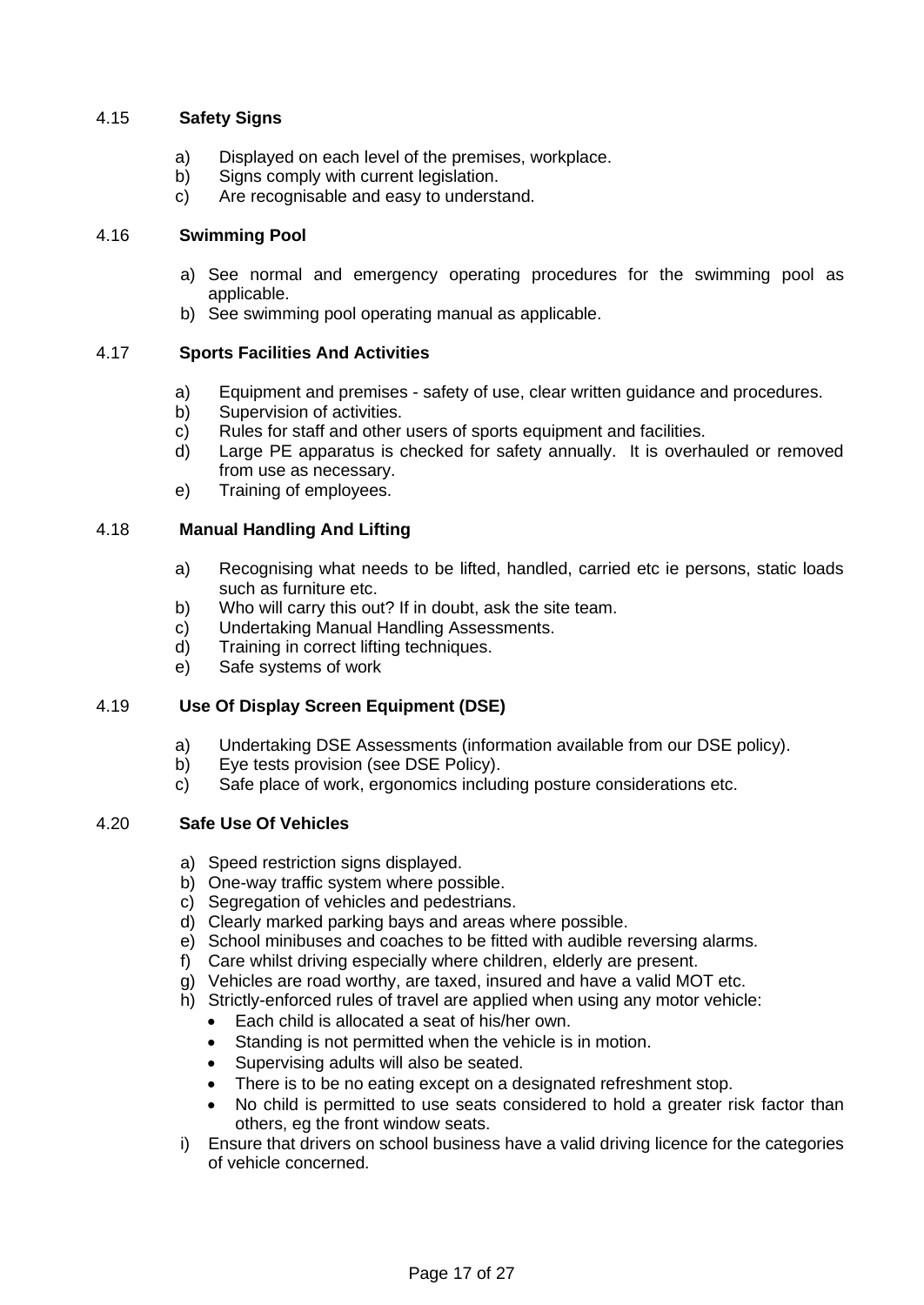#### 4.21 **Access Equipment And Working At Heights**

- a) Visual inspection of steps, ladders and scaffold before use to ensure safety and integrity.
- b) Access to and work on some areas eg roofs and windows will be subject to a separate risk assessment and method of work statement.
- c) Access to equipment high levels to be restricted from unauthorised and untrained persons.

#### 4.22 **Good House Keeping**

- a) Clean and tidy premises.
- b) Maintenance programmes and procedures in place to deal with repairs, etc.
- c) Immediate clean-up of spills.
- d) Litter-free zone.
- e) External areas, grounds, play areas and equipment are safe for use.
- f) Promoting and maintaining a safe and healthy working environment.

#### 4.23 **Field Trips**

- a) The school's own Trips and Visits Policy is strictly followed. This may include risk assessments. A copy is available on request. The levels of adult supervision are set by the Headteacher dependant on the mix and experience of the group.
- b) Children must be appropriately dressed for work out of doors. Protective clothing eg plastic gloves should be provided when handling soils, pond water, etc. Hand washing is vital after such activities.
- c) No child's behaviour should be allowed to present a danger to themselves, their peers or to the adults with them.

#### 4.24 **Educational Trips**

- a) The school's own Trips and Visits Policy will be strictly followed. This may include risk assessments. A copy is available on request. The levels of adult supervision are set by the Headteacher dependant on the mix and experience of the group.
- b) The teacher in charge of an educational visit must take a mobile phone with them in case of emergency. This ensures that contact can be made at all times and help in an emergency can be summoned without delay.

#### 4.25 **Communication**

- a) Providing employees with information about the general duties under the Health and Safety at Work Act and specific legal requirements relating to their work (see Health and Safety Law Poster).
- b) Employees will be given information about substances, plant, materials, machinery etc. which they come into contact with.
- c) Discussing with contractors before they start work on site, how they plan to do their job, whether they need the organisation's equipment to help them, whether they can operate in segregated areas or when the school is closed down and if not what hazards do they create for employees and vice versa.

#### 4.26 **Training**

- a) Training employees, supervisors and managers to enable them to work safely and carry out their health and safety responsibilities.
- b) Supervising employees as far as necessary for their safety especially young workers, new employees and employees carrying out unfamiliar tasks.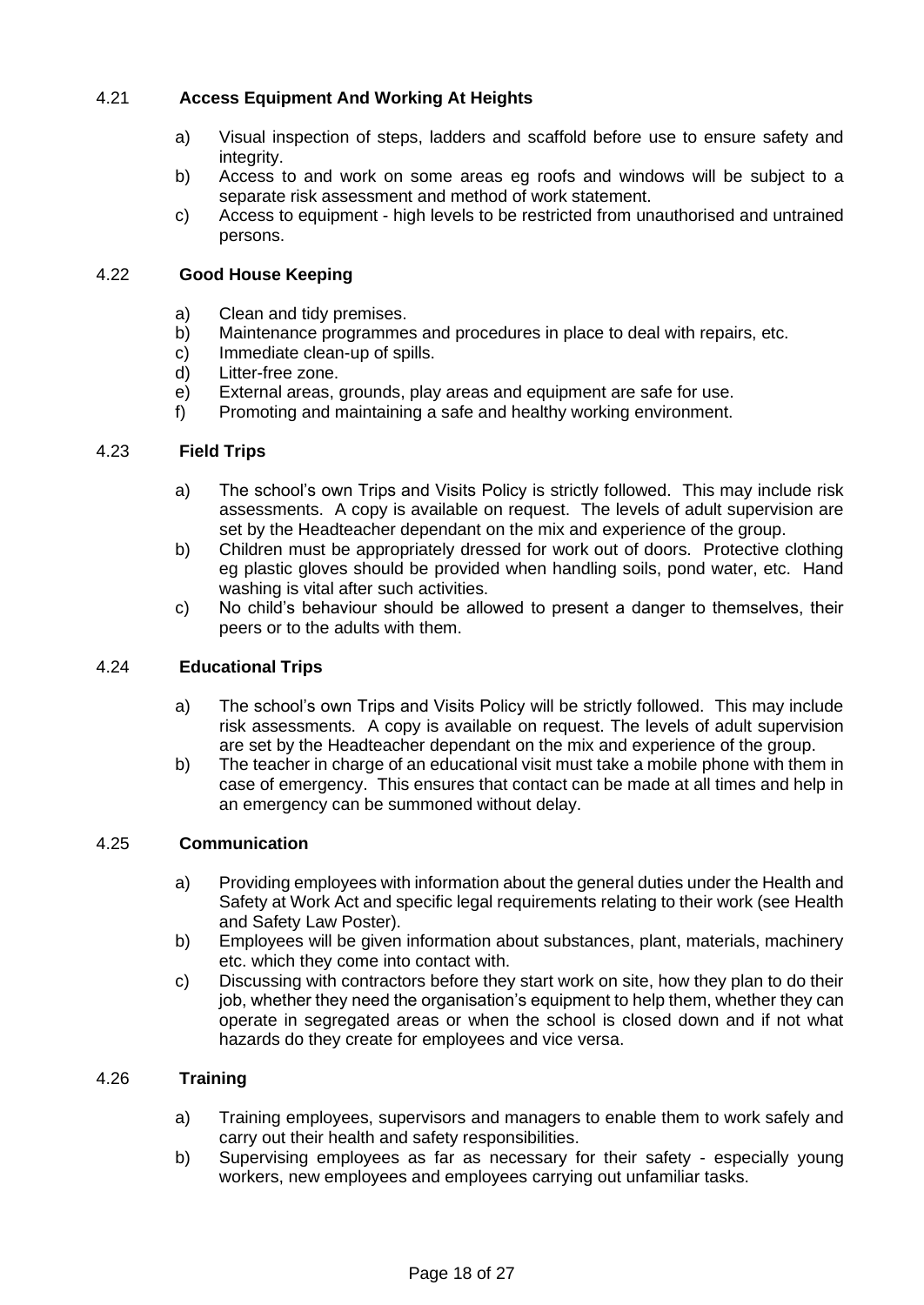#### 4.27 **Safety Audits And Inspections**

- a) Regular checks and inspections of the workplace, machinery, appliance, equipment and working methods etc. to be carried out by Managers etc.
- b) Corporate Health and Safety Advisers will carry out sample health and safety audits of health and safety management systems and workplaces.

#### **Chapter 2: Planning and Implementing**

#### 5.0 **Introduction**

The Board of Trustees requires mechanisms to be in place to provide assurance that policy requirements are being introduced, maintained and effectively implemented to provide high standards of environment and safety performance.

#### 6.0 **Planning To Achieve Performance**

- Managers shall adopt a systematic and planned approach to implementing environment and safety management systems that meet the obligations placed on them. They shall demonstrate high standards of environment and safety performance, based on legislation, the requirements set by the Board of Trustees and the environment and safety objectives and targets set by capability requirements. The steps to achieve this are generic with the degree of rigour and techniques applied, shall be proportionate to the risk.
- Risk management requirements shall be set in accordance with the generic principles below and measured for consistency.

#### 7.0 **Risk Management**

Risk assessments are a key ingredient of a sound Health and Safety policy. The School's approach to environment and safety risk management shall be based on principles of:

- Identification of risk.
- Clear ownership of risk.
- Clear delegation of authority.
- Proportionate risk management and control measures in accordance with a recognised standard.
- Appropriate monitoring, inspection and audit.
- Common policies and standards.
- Transparency of risks.
- Auditable trail of decisions.

#### 8.0 **Environment and Safety Risk Assessments and Their Management**

8.1 Environment and safety risk assessments are required by law or by our specific requirements for workplaces, processes and activities. The responsibility for completing assessments and implementing controls falls to managers and teachers as part of their normal duties. Most risk assessments will be straightforward in nature, concerning workplace risk assessment. However, there may be instances of complex risk where it will be necessary to request assistance from our specialist safety advisors. The outcome of the process shall be the identification and implementation of adequate control measures to minimise harm to people and the environment. Significant residual risks, or where adequate control cannot be achieved, shall be fed into the reporting system for action at the appropriate level.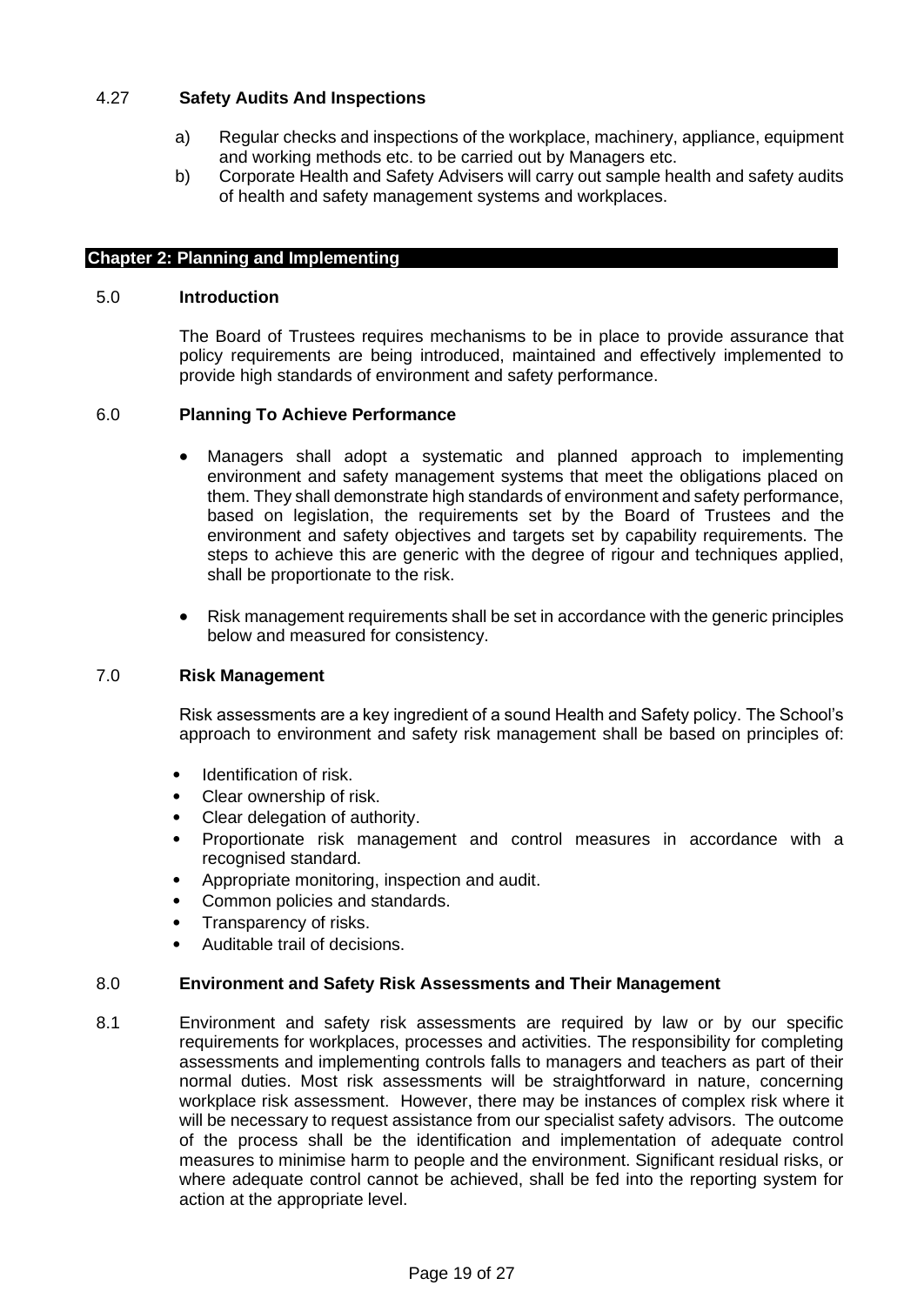- 8.2 The degree of rigour applied by duty holders to the management of environment and safety risks shall be proportionate to the magnitude and complexity of the individual situation. Five steps shall be applied by duty holders to ensure effective management:
	- **Risk Identification** A variety of mechanisms exist to identify, at all levels, risks to the achievement of objectives and outputs. There must be a clear description of what the activity leading to the risk is and the threat it poses to the objectives and outputs.
	- **Risk Assessment** Identified risks shall be assessed in terms of likelihood of them occurring and the consequences against objectives and outputs. Consideration shall include the potential people affected or the likely extent of environmental damage. This shall be translated into an indication of the relative importance of the risk to enable consistent comparison and prioritisation.
	- **Risk Management** For effective management of the risk, an owner, with the authority to determine the degree of mitigation they wish to apply to ensure the tolerability of the risk, shall be identified.
	- **Risk Reporting** The risks identified details of the owner and control measures in place shall be compiled on an environment and safety risk register. Risks requiring further mitigation shall be included in relevant task.
	- **Risk Review** Mitigation measures must remain effective; if they become degraded the likelihood of the risk coming to fruition will increase. To prevent this, managers shall assure themselves periodically that mitigation measures remain proportionate and effective.

#### 9.0 **Objectives and Targets**

- Setting of objectives and targets is an integral part of all management systems. Consequently, the School plan contains strategic objectives, including those for environment and safety, together with targets for their implementation. They are directed within the school, in respect of reducing injuries, and with regard to delivering safe equipment and safe systems of work.
- Environment and safety objectives for continuous improvement are aimed at Managers and teachers and shall cascade down the line management chain. In addition to the suite of environment and safety related objectives and targets placed upon them, Managers/teachers shall additionally set objectives and targets to improve environment and safety performance throughout their remit and include them in their management plans. The extent of this shall be driven by review of environment and safety performance data and identified environment and safety risks. There shall be proportionality and linkage of objectives and targets at all levels of the organisation.

#### 10.0 **Action Plans And Tasks**

The achievement of objectives and targets shall be a key indicator of environment and safety performance. There shall be a top down development of action plans cascaded down the line management chain.

- 10.1 Managers and teachers shall demonstrate that they adopt a planned approach to their achievement. This shall typically be in the form of an environment and safety action plan which includes:
	- Measures to be taken to achieve objectives and targets
	- Actions to manage risks identified in the risk registers
	- Actions to rectify deficiencies identified via performance measurement and audit
	- Any additional requirements the duty holder has identified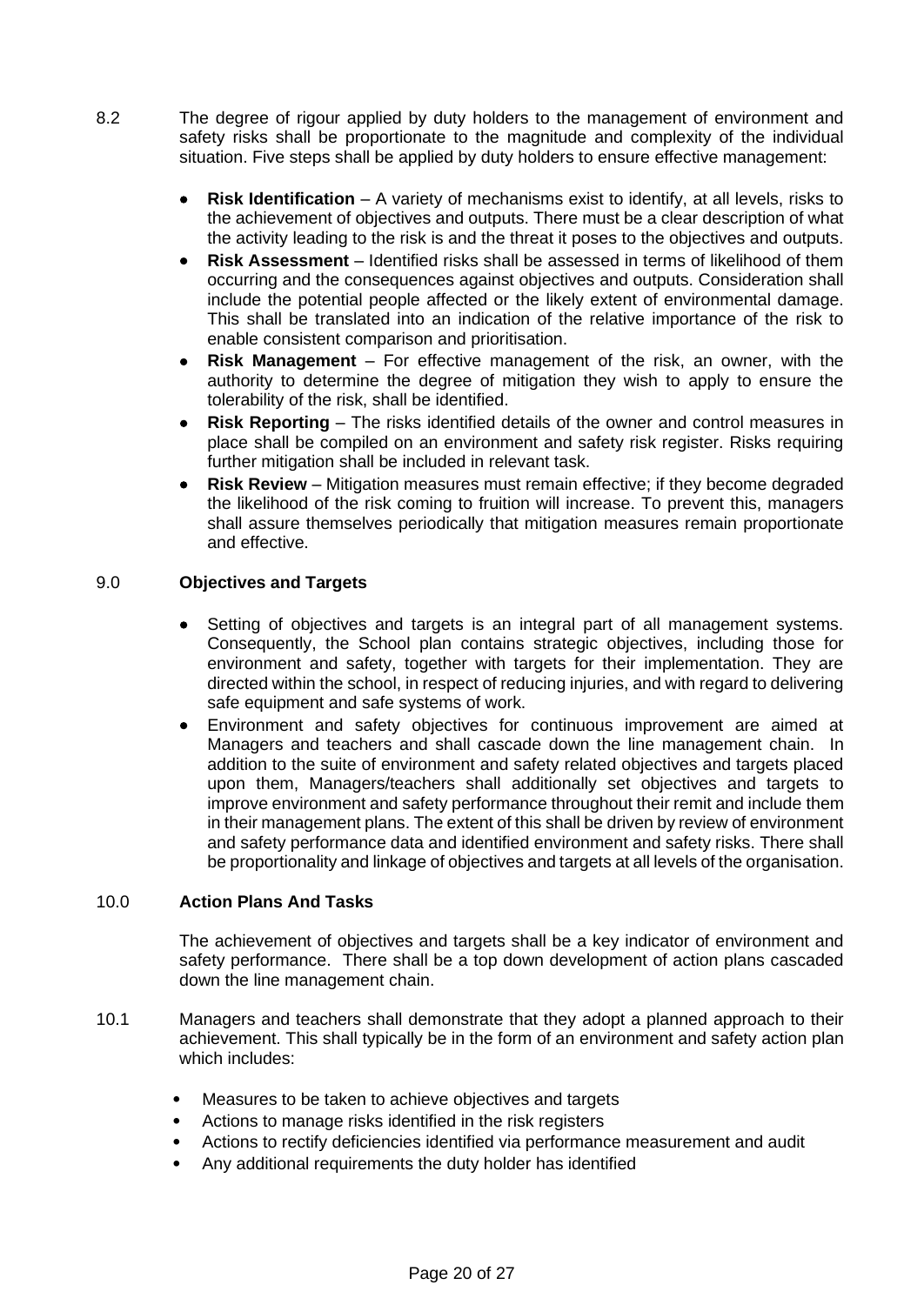#### **Chapter 3: Measuring Performance**

#### 11.0 **Measuring Performance**

- 11.1 It is essential that effective mechanisms exist to feed back performance information for review in the continuous improvement cycle. Effective feedback is to be encouraged to ensure that environment and safety policies, standards, arrangements and regulations remain effective and that opportunities for improvement are identified and taken.
- 11.2 All school departments shall measure how effectively environment and safety requirements have been implemented and risks are controlled across their area of responsibility to contribute to the school picture. This shall include how well the environment and safety culture is being developed and the currency of standards and best practice. There are a wide range of techniques that can be applied to measuring performance. These fall into two broad categories; active and reactive. The techniques outlined below shall be considered as the basic minimum for application.

#### 12.0 **Active Measurement**

- 12.1 Active Measuring techniques give feedback on performance before accidents, incidents or ill health occur and provide a firm basis for decisions to be made about improvements in risk control and the environment and safety management system. They are aimed at monitoring the design, development, installation and operation of management arrangements, risk control strategies and workplace precautions.
- 12.2 The key to effective active measuring is the quality of plans, performance standards and specifications that have been established to provide a yardstick against which performance can be measured. Techniques employed shall be proportionate to the department hazard and risk profile. Active measuring techniques employed by the School are to include:
	- Routine procedures to monitor achievement of specific objectives and targets contained in management or action plans (eg quarterly or monthly reports or returns).
	- Periodic examination of returns and records by the Board of Trustees and specialist Health and Safety advisors to check that systems relating to the promotion of the environment and safety culture are complied with. Other periodic examinations will be through regular review of management performance; risk assessment and recording of training needs and delivery of suitable training.
	- The systematic inspection of premises, plant and equipment by teachers, supervisors, maintenance staff, management, safety representatives or other employees to ensure the continued effective operation of workplace precautions and any operating constraints.
	- Routine checking the implementation of environment and safety requirements and procedures during all phases of acquisition activities.
	- Environmental monitoring and health surveillance to check the effectiveness of health control measures and to detect early signs of harm to health.
	- Systematic direct observation of work and behaviour by first line management to assess risk control strategies and associated procedures, rules and constraints, particularly those directly concerned with risk control using observational checklists.
	- The operation of audit systems relating to environment and safety.
	- Compilation and consideration of regular reports on environment and safety performance by our safety committee, to include progress against the relevant risk registers.
	- Environment and safety culture/climate surveys and questionnaires undertaken by specialists when directed to do so by the Board of Trustees or the Headteacher.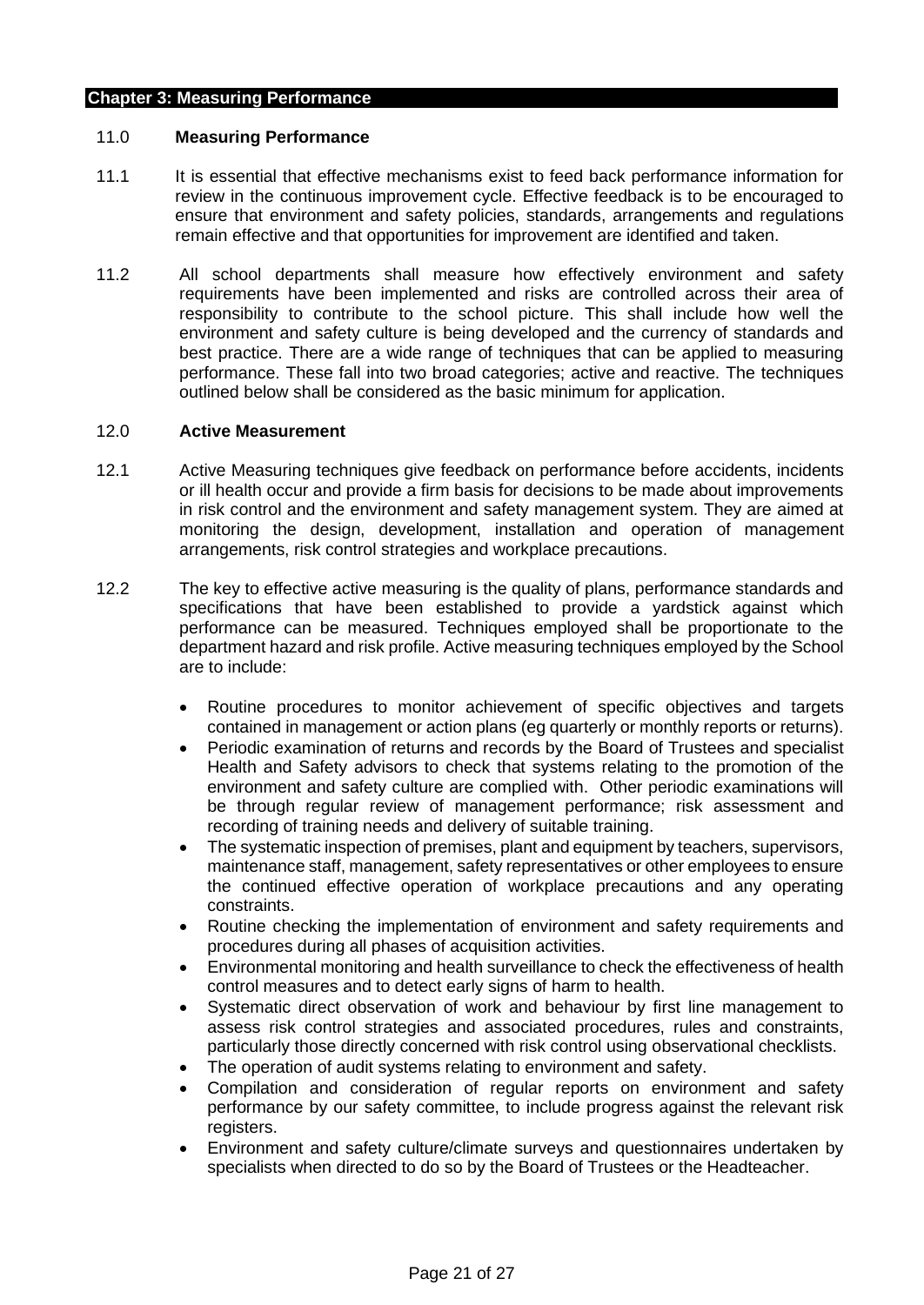#### 13.0 **Reactive Measurement**

- 13.1 Reactive measuring techniques and systems are triggered after an event and provide opportunities for an organisation to check performance, to learn from mistakes and to improve the environment and safety management system and risk control. Where appropriate, this feedback shall be reported to the relevant regulators. The results of reactive measurement entered on our Accident and Incident Management system shall be used to identify trends, areas of specific weakness and information relevant to claims against the School. Each asset within the school shall evaluate available information and data on accidents, incidents, occupational ill health and other evidence of deficient environment and safety performance.
- 13.2 Reactive measurement techniques to be employed include:
	- Accident and incident reporting and recording to cover all environment and safety related incidents. The only reporting system to be used within the school is controlled by the Board of Trustees.
	- Ill health data where related to occupational causes.
	- Claims data, including claims settled with payment.
	- Reporting the outcomes of accident and incident investigations conducted.
	- Inspection reporting
	- Details of enforcement action from external regulators, including improvement and prohibition notices and, where relevant, prosecutions

#### **Chapter 4: Audits and Review**

#### 14.0 **Audits**

- 14.1 Audit is an essential part of our environmental and safety management system. A useful definition of audit in this context is "the structured process of collecting independent information on the efficiency, effectiveness and reliability of the total environment and safety management system and drawing up plans for corrective action". It, therefore, involves making judgements about the adequacy of performance. Audit shall aim at establishing that:
	- Appropriate management arrangements are in place and effective
	- Adequate risk control systems exist, are implemented, and consistent with the hazard profile of the organisation
	- Appropriate precautions are in place and effective.
- 14.2 Audits will be conducted both internally by the Headteacher and Heads of Department using our audit procedures and on request by specialist safety consultants who will conduct a bespoke HSG65 audit.

#### 15.0 **Review**

15.1 Reviewing is the process of making judgements about the adequacy of performance and taking decisions about the nature of the actions necessary to remedy deficiencies and maintain continuous improvement. Internal reviews of performance shall be undertaken at all levels within the school. Information may be taken from the activities undertaken to measure performance, including the outcomes of audits and more informal assurance. Review of performance against targets, objectives and performance indicators must consider how well the organisation is achieving the performance levels that it has set itself at all levels.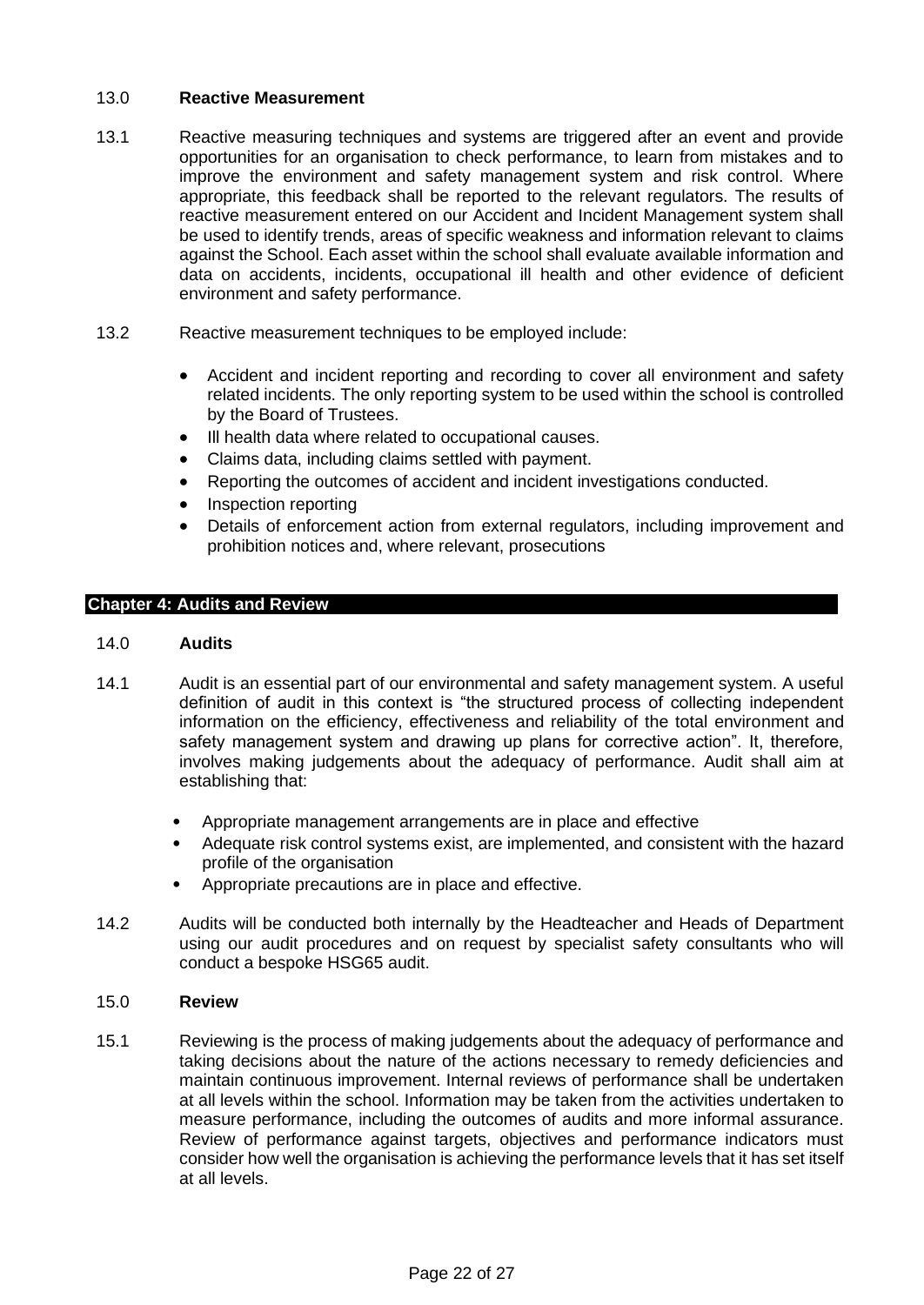15.2 Review shall also consider progress in management of corporate environmental and safety risks. The feedback of information on successes and failures shall be a continuous process, including identification of remedial actions, shortfalls in policies, standards, arrangements, etc and for revision of objectives and targets.

#### **Chapter 5: Health and Safety Specific Policies**

#### 16.0 **Introduction**

The purpose of our subject specific policies is to provide instruction and guidance to Teachers and Managers on the arrangements by which our school ensures the maintenance of acceptable standards of health and safety (H&S).

#### 17.0 **Subject List**

Subjects detailed below have specific policies in addition to arrangements detailed in this policy. This list will be subject to review and additional policies added as the need for them becomes clear.

- Accident Reporting Procedures.
- Accident Investigation.
- Contractors.
- Display Screen Equipment (DSE).
- Manual Handling.
- Swimming Pool.
- Asbestos.
- Fire and Evacuation.
- Trips and Visits Policy.

#### **Chapter 6: Policy Review**

18.0 The Trustees (or responsible committee) will review this policy in line with the procedure for policy review. Review outcomes must be brought to the attention of all employees (including revisions).

> Date for Review - This policy will be updated annually by the Trustees or sooner if a change occurs.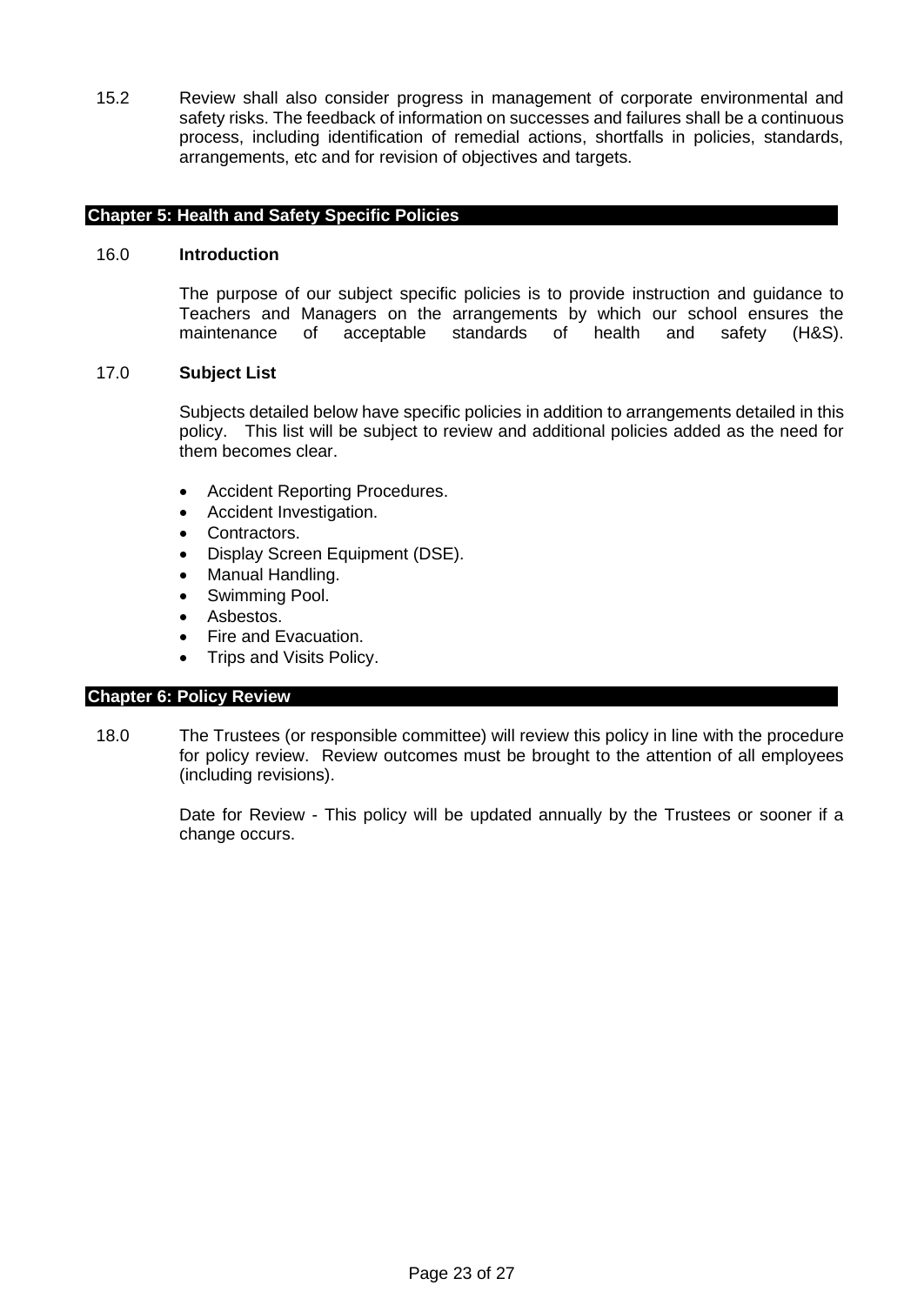## **Chapter 7: Glossary of Terms**

| Accident                                                  | An undesired event resulting in death, injury, damage to health, damage to<br>property or other form of loss                                                                                                                                                                                                                                                                     |  |  |  |  |
|-----------------------------------------------------------|----------------------------------------------------------------------------------------------------------------------------------------------------------------------------------------------------------------------------------------------------------------------------------------------------------------------------------------------------------------------------------|--|--|--|--|
| Allergen                                                  | Substance causing an allergic reaction in a person who is sensitive to that<br>substance                                                                                                                                                                                                                                                                                         |  |  |  |  |
| Authority/Council                                         | The council, City or unitary authority having responsibility for the management<br>of local government                                                                                                                                                                                                                                                                           |  |  |  |  |
| <b>Appointed Person</b>                                   | A person who has been nominated to take charge in the event of an accident<br>or illness (and support designated first aiders if present) and has been trained<br>in basic lifesaving first aid techniques (See Designated Person)                                                                                                                                               |  |  |  |  |
| Approved Code of<br>Practice                              | A code of practice, associated with specific regulations that has been<br>approved by the Health & Safety Commission. A Code of Practice is seen as<br>the accepted standard and can be used as evidence in a court of law. It is not<br>mandatory to follow a Code of Practice but, to be acceptable; any alternative<br>must be demonstrated to be of equal measure or better. |  |  |  |  |
| Asbestos                                                  | Hydrated magnesium silicate in fibrous form                                                                                                                                                                                                                                                                                                                                      |  |  |  |  |
| <b>Board of Trustees</b>                                  | The Board of Trustees of the school as employer.                                                                                                                                                                                                                                                                                                                                 |  |  |  |  |
| Carpal<br>Tunnel<br>Syndrome                              | A chronic disorder of the hand and wrist possibly resulting from repetitive work<br>involving repeated wrist flexion or extension                                                                                                                                                                                                                                                |  |  |  |  |
| Chronic                                                   | Occurring over an extended period of time                                                                                                                                                                                                                                                                                                                                        |  |  |  |  |
| <b>CLEAPSS</b>                                            | Consortium of Local Education Authorities for the Provision of Science<br><b>Services</b>                                                                                                                                                                                                                                                                                        |  |  |  |  |
| Code of Practice                                          | Rules established by regulatory bodies or trade associations, which are<br>intended as a guide to acceptable behaviour. As such they do not have the<br>force of law behind them                                                                                                                                                                                                 |  |  |  |  |
| Common Law                                                | Source of law that is not written in statute but which has been developed<br>through judicial precedent. A breach of common law could result in a criminal<br>offence or a civil action for damages.                                                                                                                                                                             |  |  |  |  |
| <b>Competent Person</b>                                   | A person who is appropriately trained, qualified, experienced and skilled to<br>undertake specific health and safety duties without risk to their own safety or<br>that of others                                                                                                                                                                                                |  |  |  |  |
| Compliance                                                | The act or process of fulfilling requirements                                                                                                                                                                                                                                                                                                                                    |  |  |  |  |
| Control of<br><b>Substances</b><br>Hazardous to<br>Health | Regulations promoting safe working with potentially hazardous chemicals                                                                                                                                                                                                                                                                                                          |  |  |  |  |
| Designated Person                                         | A person who has been designated as a first aider at work and has been<br>trained to have the knowledge and confidence to deal with any first aid<br>emergency (See Appointed Person)                                                                                                                                                                                            |  |  |  |  |
| Display<br>Screen<br>Equipment                            | Any alphanumeric or graphic display screen regardless of the process<br>employed to display the information. Typical examples include computer<br>monitors and microfilm viewers                                                                                                                                                                                                 |  |  |  |  |
| Employment<br>Medical<br>Advisory<br>Service              | Part of the Health and Safety Executive, offering advice on work related health<br>issues and on people with health problems returning to work.                                                                                                                                                                                                                                  |  |  |  |  |
| Ergonomics                                                | The application of information about human characteristics to design<br>applications, eg equipment, tools, work tasks, with the aim of improving safety<br>and efficiency                                                                                                                                                                                                        |  |  |  |  |
| Fatigue                                                   | Transient reduced ability to work as a result of previous activity, resulting in<br>reduced efficiency                                                                                                                                                                                                                                                                           |  |  |  |  |
| <b>Fires</b>                                              | Class A - Fires in ordinary combustible materials such as wood, cloth, paper,<br>etc.                                                                                                                                                                                                                                                                                            |  |  |  |  |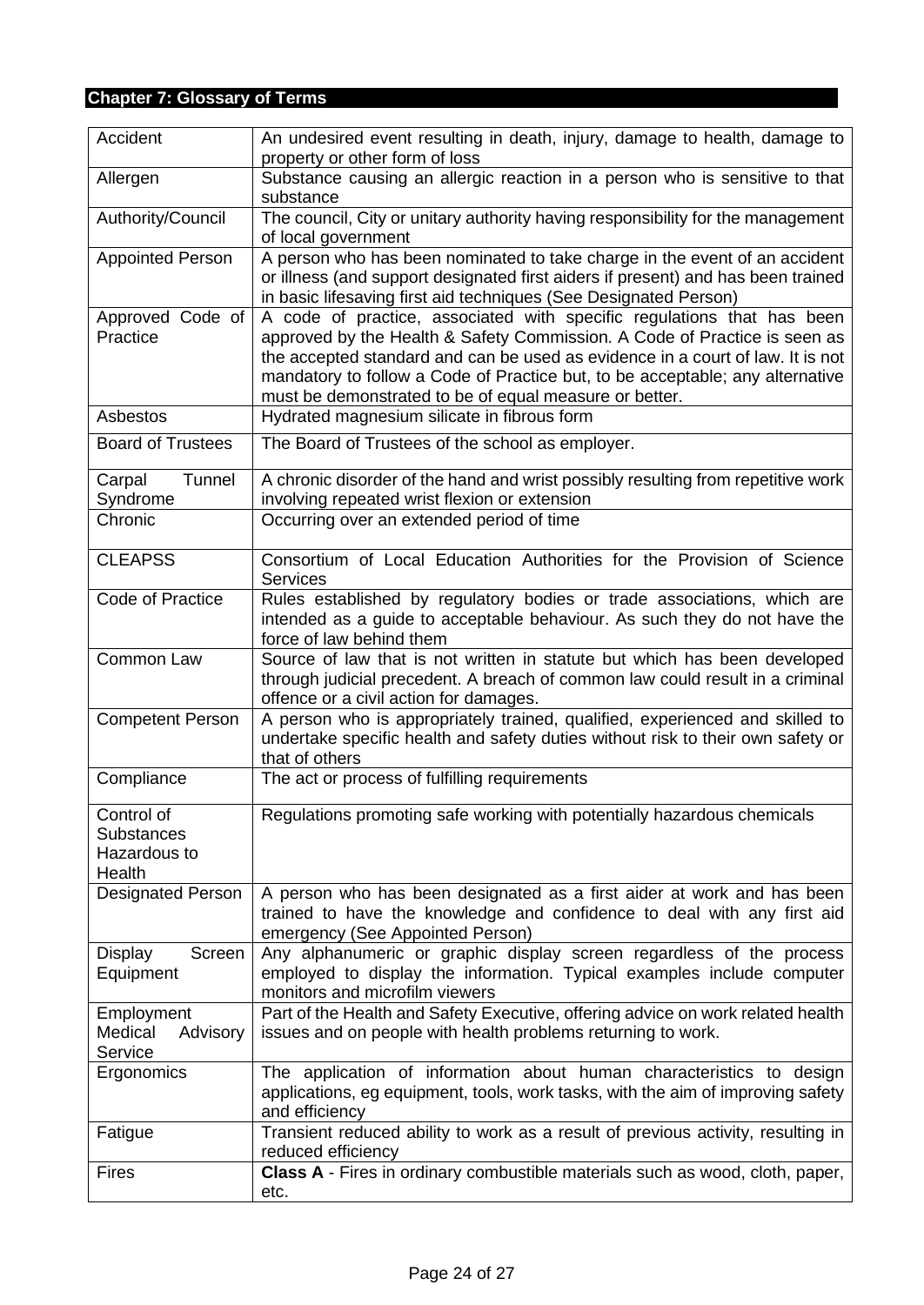|                                                | Class B - Fires in flammable liquids and liquefiable solids or electrical fires<br><b>Class C</b> - Fires involving gases.                                                                                                                                                                                                                                      |
|------------------------------------------------|-----------------------------------------------------------------------------------------------------------------------------------------------------------------------------------------------------------------------------------------------------------------------------------------------------------------------------------------------------------------|
|                                                | Class D - Fires involving combustible metals such as potassium or sodium<br><b>Class F</b> - Fires involving cooking oils or fats                                                                                                                                                                                                                               |
| <b>Fire Prevention</b>                         | Precautions designed to avoid an outbreak of fire, reduce the potential for fire<br>to spread and safeguard persons and property in the event of fire                                                                                                                                                                                                           |
| <b>Flammable Gas</b>                           | Gas that when mixed with air forms a flammable mixture at ambient<br>temperature and pressure                                                                                                                                                                                                                                                                   |
| Flammable Liquid                               | Liquid with a flashpoint below 100°F (37.8°C)                                                                                                                                                                                                                                                                                                                   |
| <b>Flammable Solid</b>                         | Solid that is liable to cause fires through friction, absorption of moisture, etc or<br>which can be readily ignited                                                                                                                                                                                                                                            |
| <b>Flash Point</b>                             | The lowest temperature at which a flame will propagate through the vapour of<br>a combustible material                                                                                                                                                                                                                                                          |
| <b>Freezing Point</b>                          | Temperature at which a liquid becomes a solid, at normal atmospheric<br>pressure                                                                                                                                                                                                                                                                                |
| Glare                                          | When a portion of the visual field has a significantly higher luminance than its<br>surroundings, resulting in reduced contrast                                                                                                                                                                                                                                 |
| <b>Good Practice</b>                           | HSE Definition: Those standards for controlling risk which have been judged<br>and recognised by the HSE as satisfying the law when applied to a particular<br>relevant case in an appropriate manner.                                                                                                                                                          |
| Hazard                                         | Potential for harmful effects                                                                                                                                                                                                                                                                                                                                   |
| Health And Safety<br>Executive                 | Organisation responsible for proposing safety regulations throughout the UK.<br>It is responsible for enforcing, statute, regulations, approved codes of practice<br>and guidance.                                                                                                                                                                              |
| Improvement<br><b>Notice</b>                   | A statutory notice that is issued by an authorising body such as Health and<br>Safety Executive (HSE), Environmental Health Officer (EHO) or Fire Officer<br>on discovery of a breach of statute. It states that an offence has been<br>committed, what action needs to be taken, the reason for the action and the<br>time deadline by which it must be taken. |
| Incident<br>(or<br>near<br>miss)               | A generic term for those events that do not cause harm but which might have<br>done so under different circumstances                                                                                                                                                                                                                                            |
| Irritant                                       | A substance that produces inflammation when it makes contacts with the skin,<br>eyes, nose, or respiratory system                                                                                                                                                                                                                                               |
| LA                                             | <b>Local Authority</b>                                                                                                                                                                                                                                                                                                                                          |
| Petroleum<br>Liquid<br>Gas                     | LPG consists of commercial Butane, Propane or a mixture of the two. Major<br>hazards are fire and explosion, though asphyxiation is also a danger in low<br>lying areas due to LPG being heavier than air                                                                                                                                                       |
| Handling<br>Manual<br>Operations               | Tasks that require a person to exert force in order to lift, lower, push, pull,<br>move, carry, hold or restrain an object                                                                                                                                                                                                                                      |
| <b>Material</b><br>Data<br><b>Safety Sheet</b> | Contain information on the hazards associated with a chemical, along with<br>guidance on its safe use                                                                                                                                                                                                                                                           |
| <b>Near Miss</b>                               | See "Incident"                                                                                                                                                                                                                                                                                                                                                  |
| Negligence                                     | Can be either the omission to do something that a reasonable person would<br>do when guided by those considerations that ordinarily regulate the conduct<br>of human affairs, or the commission of some act that a prudent and reasonable<br>person would not do.                                                                                               |
| Permit to Work                                 | Formally delivered criteria for control/risk reduction when undertaking pre-<br>planned work that is hazardous, either because of its location or the nature of<br>the activity.                                                                                                                                                                                |
| Policy                                         | A statement of an organisation's strategy for achieving a safe and healthy<br>working environment and the responsibility, organisation and arrangements<br>for pursuing and implementing the strategy                                                                                                                                                           |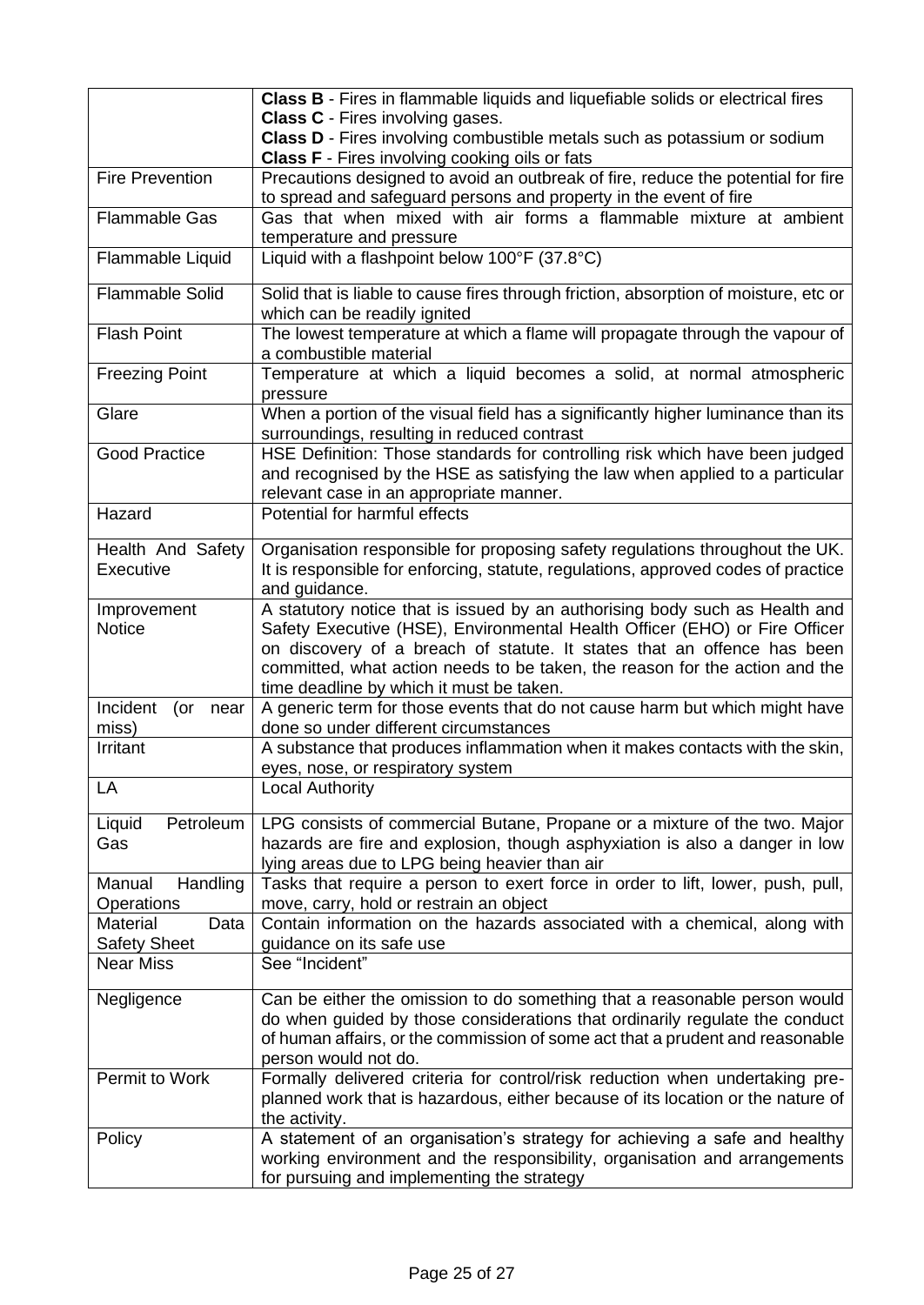| Preventive                          | Maintenance (including inspection, cleaning, and repair) of equipment on a                                                                                                                                                                                                                                                                                                              |
|-------------------------------------|-----------------------------------------------------------------------------------------------------------------------------------------------------------------------------------------------------------------------------------------------------------------------------------------------------------------------------------------------------------------------------------------|
| Maintenance                         | regular basis that is sufficient to prevent unplanned failure                                                                                                                                                                                                                                                                                                                           |
| <b>Prohibition Notice</b>           | A statutory notice that is issued by an authorising body such as Health and<br>Safety Executive (HSE), Environmental Health Officer (EHO) or Fire Officer<br>on discovery of a breach of statute that presents a risk of serious personal<br>accident. The effect of the Prohibition Notice is to stop the activity from starting<br>or to cause it to cease if it has already started. |
| Property                            | The Local Governing Committee having delegated responsibility for, inter alia,                                                                                                                                                                                                                                                                                                          |
| Committee                           | Health and Safety policy and procedures.                                                                                                                                                                                                                                                                                                                                                |
| Regulation                          | A statutory device made under a general provision that is contained in an act<br>of parliament. Regulations themselves are approved by parliament and are<br>generally absolute legal standards.                                                                                                                                                                                        |
| Residual<br>Current                 | An electrical safety device that constantly monitors the electric current flowing                                                                                                                                                                                                                                                                                                       |
| Device                              | through a circuit. If it senses a loss of current where electricity is being diverted<br>to earth (as might happen if a person touches a live conductor), it rapidly shuts<br>down the power.                                                                                                                                                                                           |
| <b>RIDDOR</b>                       | Reporting of Injuries, Diseases and Dangerous Occurrences Regulations<br>2013                                                                                                                                                                                                                                                                                                           |
| <b>Risk</b>                         | A quantifiable expression of the likelihood of injury or harm resulting from a<br>hazard                                                                                                                                                                                                                                                                                                |
| <b>Risk Assessment</b>              | A formal estimation of the likelihood that persons may suffer injury or adverse<br>health effects as a result of identified hazards                                                                                                                                                                                                                                                     |
| <b>Risk Management</b>              | The introduction of change or control measures with the intention of eliminating                                                                                                                                                                                                                                                                                                        |
|                                     | or bringing the level of risk associated with a hazard within acceptable limits                                                                                                                                                                                                                                                                                                         |
| Safe<br>System<br>of<br><b>Work</b> | A method of working designed to eliminate, if possible, or otherwise reduce<br>risks to health and safety                                                                                                                                                                                                                                                                               |
| <b>Safety Culture</b>               | A general term for the degree to which the culture of an organisation promotes<br>and cooperates with safe and healthy work practices                                                                                                                                                                                                                                                   |
| Self-Assessment                     | Assessments performed by individuals (or organisations) to determine how<br>safely they are working and meeting their health and safety responsibilities<br>toward themselves and others                                                                                                                                                                                                |
| Sensitizer                          | Substance that may cause a person to develop an allergic reaction after<br>repeated exposure                                                                                                                                                                                                                                                                                            |
| <b>SMT</b>                          | Senior Management Team                                                                                                                                                                                                                                                                                                                                                                  |
| <b>Stress</b>                       | That which might result when an event or situation places increased demand<br>on a person's mental or emotional resources. Sources of stress may arise from<br>domestic or social situations as well as occupational circumstances.                                                                                                                                                     |
|                                     | The individual's response to such situations can lead to health and safety<br>related problems such as depression, cardiovascular disease, musculo-<br>skeletal disorders and an increased tendency to be accident-prone.                                                                                                                                                               |
| Ventilation                         | Movement of air, usually associated with the introduction of fresh air                                                                                                                                                                                                                                                                                                                  |
| Workstation                         | The combination of equipment items that a user requires to fulfil their allotted<br>tasks. In Display Screen Equipment terms, the components might include:<br>desk, chair, computer monitor, keyboard, processing unit and such ancillary<br>equipment as required by the work, such as document holder or telephone.                                                                  |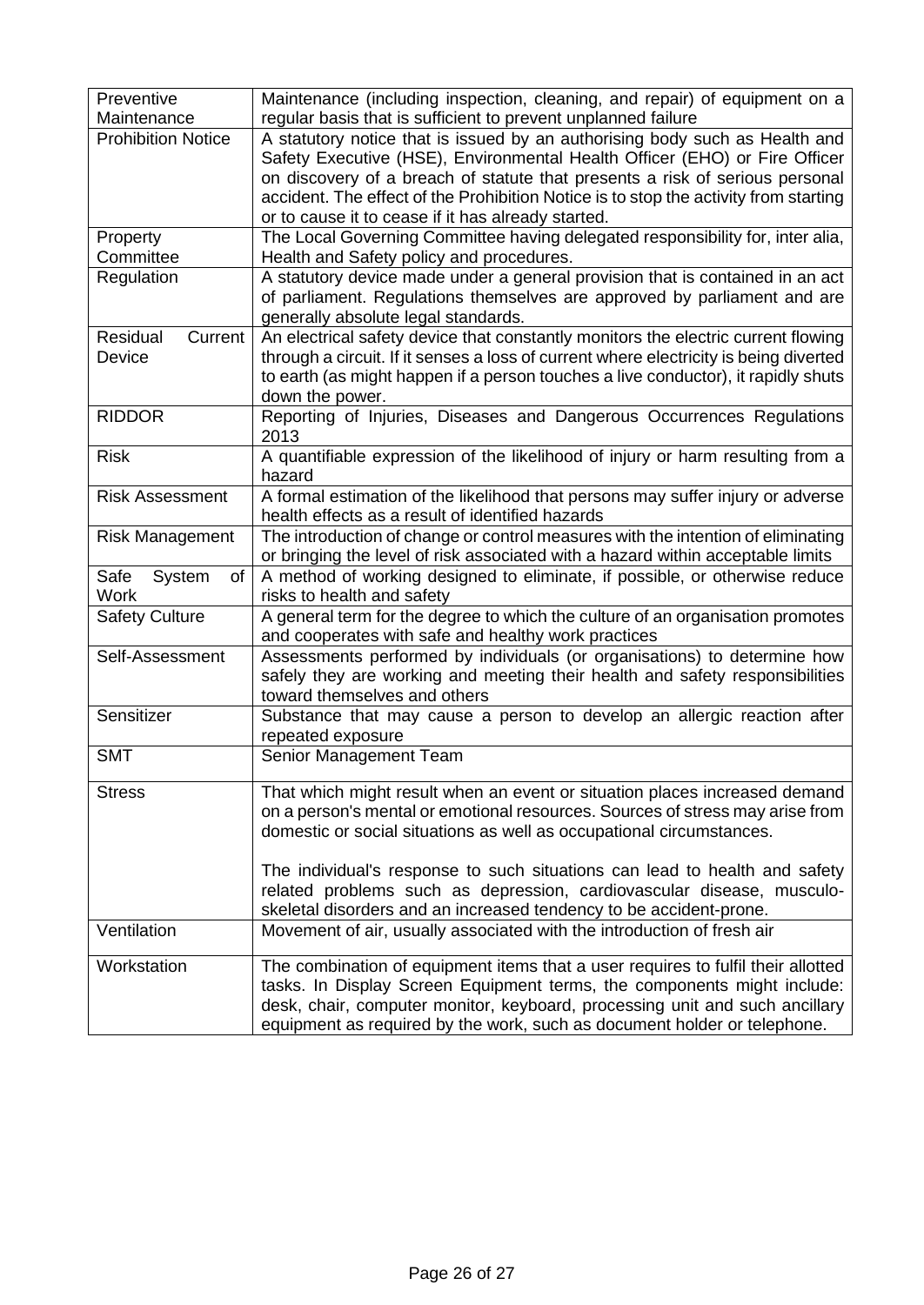## **Chapter 8: Resources**

| Organisations       | <b>Adventure Activities Licensing Authority</b><br>Health and Safety Executive: education, information sources and guidance -<br>www.hse.gov.uk |  |  |  |  |  |
|---------------------|-------------------------------------------------------------------------------------------------------------------------------------------------|--|--|--|--|--|
|                     | Watch your Step in Education - Health and Safety Executive                                                                                      |  |  |  |  |  |
|                     | Health and Safety Executive link to Guidelines<br>school<br>on<br>trips<br>http://www.hse.gov.uk/services/education/school-trips.pdf            |  |  |  |  |  |
|                     | Health and Safety of Pupils on Educational Visits - Department for Education<br>and Skills                                                      |  |  |  |  |  |
|                     | Health and Safety on Educational Excursions: A Good Practice Guide -<br><b>Scottish Executive</b>                                               |  |  |  |  |  |
| <b>Publications</b> | The Association for Physical Education (UK) www.afpe.org.uk                                                                                     |  |  |  |  |  |
|                     | Safe Practice in Physical Education and School Sport, Association for Physical<br>Education                                                     |  |  |  |  |  |
| Forms               | Risk assessment form attached (Appendix 1)                                                                                                      |  |  |  |  |  |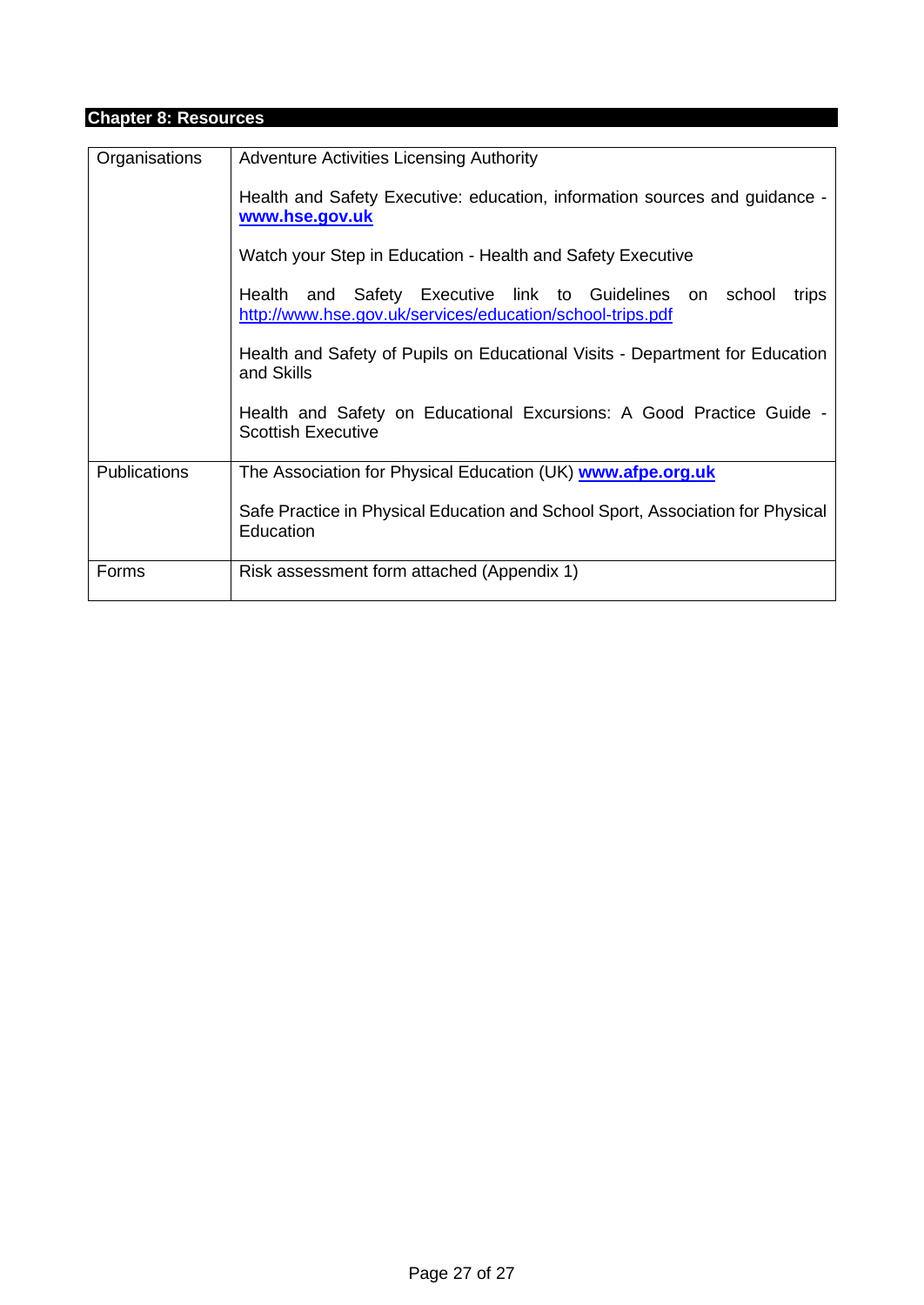

## **FOUR CS MULTI-ACADEMY TRUST**

| MANAGEMENT OF HEALTH AND SAFETY AT WORK REGULATIONS 1999 - GENERAL RISK ASSESSMENT (GRA) |                                  |  |                                  |           |           |           |                                |  |
|------------------------------------------------------------------------------------------|----------------------------------|--|----------------------------------|-----------|-----------|-----------|--------------------------------|--|
| <b>Location / Department / Project Ref:</b>                                              |                                  |  |                                  |           |           |           |                                |  |
| <b>Activity / Task / Area Assessed:</b>                                                  |                                  |  |                                  |           |           |           |                                |  |
| Assessor(s):                                                                             |                                  |  | Date:                            |           |           |           | <b>Review Date:</b>            |  |
| <b>HAZARDS</b>                                                                           | <b>PEOPLE</b><br><b>AFFECTED</b> |  | <b>EXISTING CONTROL MEASURES</b> | <b>SR</b> | <b>PR</b> | <b>RR</b> | <b>FURTHER ACTION REQUIRED</b> |  |
|                                                                                          |                                  |  |                                  |           |           |           |                                |  |
|                                                                                          |                                  |  |                                  |           |           |           |                                |  |
|                                                                                          |                                  |  |                                  |           |           |           |                                |  |
|                                                                                          |                                  |  |                                  |           |           |           |                                |  |
|                                                                                          |                                  |  |                                  |           |           |           |                                |  |
|                                                                                          |                                  |  |                                  |           |           |           |                                |  |
|                                                                                          |                                  |  |                                  |           |           |           |                                |  |
| Notes:                                                                                   |                                  |  |                                  |           |           |           |                                |  |

**Notes:**

i. SR = SEVERITY RATING – 1 to 6; PR = PROBABILITY RATING – 1 to 6; RR = RISK RATING = SR X PR. Key for assessment – 1-3 (no further action), 4-7 (action in 6 months), 8-12 (action in 3 months), 13-18 (action in 1 month), 19-36 (immediate action)

ii. Remember to consider if risks can be avoided, the activity substituted, reducing the number of people exposed or their exposure time. If appropriate record your consideration in the Action Column.

iii. Remember to try to identify any measures that could reduce risks further and record in Action Column. This will allow decisions to be made on whether they are reasonably practicable to implement.

• Headteacher also means Head of College and Principal

School also means College, Academy or Academies

• References to School are taken to mean any school within the Four Cs Multi-Academy Trust